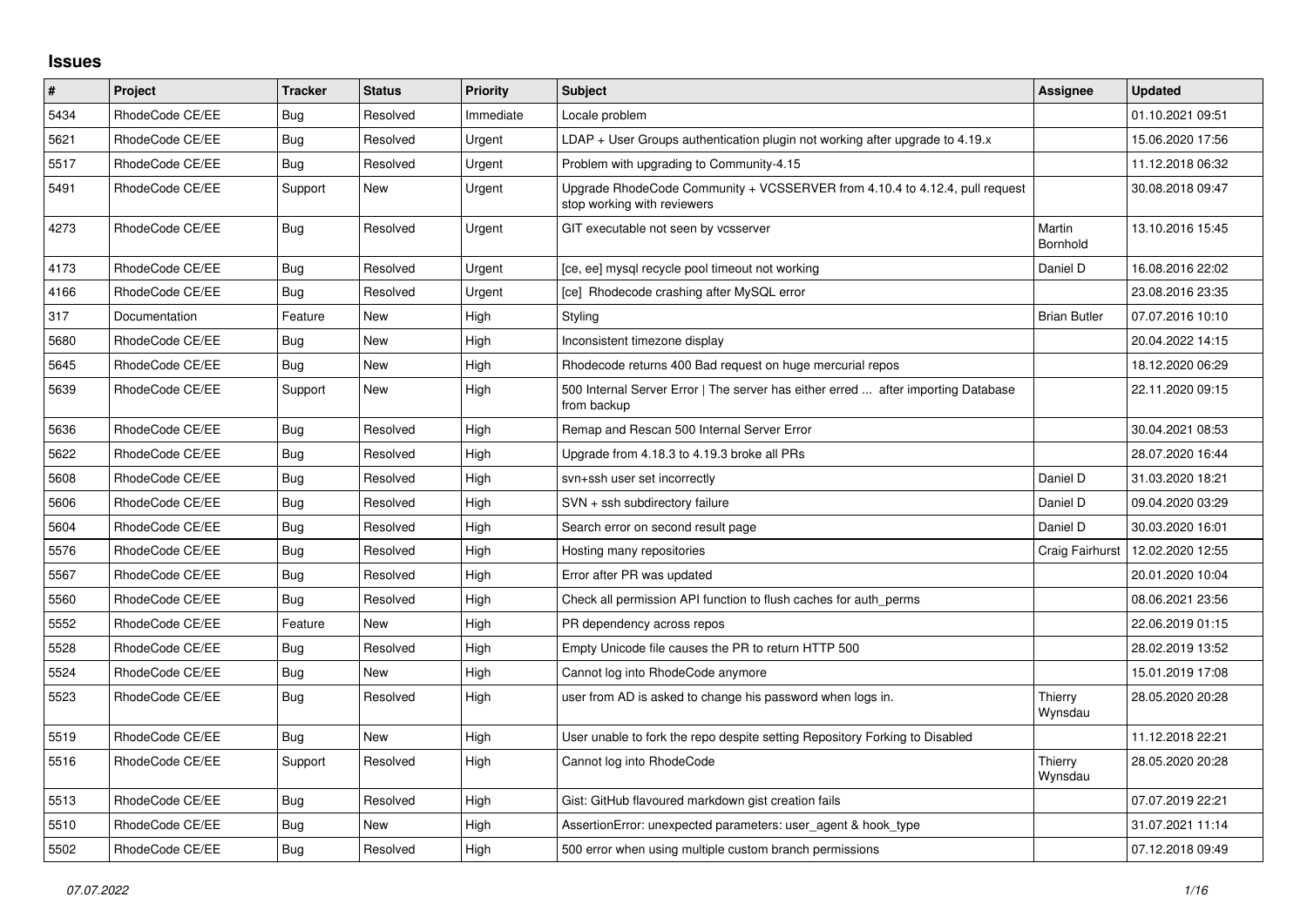| #    | Project              | <b>Tracker</b> | <b>Status</b> | <b>Priority</b> | <b>Subject</b>                                                                                                     | <b>Assignee</b>              | <b>Updated</b>   |
|------|----------------------|----------------|---------------|-----------------|--------------------------------------------------------------------------------------------------------------------|------------------------------|------------------|
| 5489 | RhodeCode CE/EE      | Bug            | Resolved      | High            | grant_user_permission_to_repo_group API call fails to set permissions on child<br>repos                            |                              | 11.07.2018 09:57 |
| 5436 | RhodeCode CE/EE      | Bug            | Resolved      | High            | Unable To Open Pull Request in 4.11.2                                                                              |                              | 14.02.2018 11:14 |
| 5433 | RhodeCode CE/EE      | Bug            | Resolved      | High            | RhodeCode Community 4.11 doesn't handle HG largefiles extension                                                    |                              | 01.02.2018 20:08 |
| 5414 | RhodeCode CE/EE      | <b>Bug</b>     | <b>New</b>    | High            | When Opening New Pull Request, Target Revision Default Is Undesireable                                             |                              | 11.04.2018 23:20 |
| 5399 | RhodeCode CE/EE      | Bug            | In Progress   | High            | Issues with Git LFS integration                                                                                    |                              | 07.07.2019 22:21 |
| 5391 | RhodeCode CE/EE      | Task           | Resolved      | High            | Secure Email change                                                                                                |                              | 17.04.2018 21:50 |
| 5289 | RhodeCode CE/EE      | Feature        | New           | High            | Ability to Upload/Replace a file using the UI                                                                      |                              | 22.09.2017 10:29 |
| 4677 | RhodeCode CE/EE      | Support        | Resolved      | High            | API get_repo_refs not working?                                                                                     |                              | 19.12.2016 11:46 |
| 4304 | RhodeCode CE/EE      | Bug            | Resolved      | High            | Search: Internal Server Error                                                                                      |                              | 26.11.2016 16:26 |
| 4268 | RhodeCode CE/EE      | Bug            | Resolved      | High            | [ee] default reviewers from changed lines is returning wrong values                                                | Daniel D                     | 06.10.2016 14:35 |
| 4251 | RhodeCode CE/EE      | Task           | Feedback      | High            | [customer] Pull request with subrepos                                                                              | Martin<br>Bornhold           | 10.11.2016 17:52 |
| 4243 | RhodeCode CE/EE      | Support        | Resolved      | High            | Gist visibility update?                                                                                            | Martin<br>Bornhold           | 27.09.2016 06:40 |
| 4235 | RhodeCode CE/EE      | Task           | Resolved      | High            | Support GIT LFS server                                                                                             |                              | 23.03.2017 17:24 |
| 4233 | RhodeCode CE/EE      | Bug            | Resolved      | High            | slack, git push problem                                                                                            | Daniel D                     | 26.09.2016 11:56 |
| 4223 | RhodeCode CE/EE      | Bug            | Resolved      | High            | [git, tags] annotated tags not appearing in UI                                                                     | Daniel D                     | 12.09.2016 06:12 |
| 4213 | RhodeCode CE/EE      | Feature        | <b>New</b>    | High            | Embed PostgreSQL database                                                                                          | Marcin<br>Kuzminski<br>[CTO] | 03.09.2016 23:45 |
| 4206 | RhodeCode CE/EE      | Bug            | Resolved      | High            | Error creating SVN groups                                                                                          |                              | 15.09.2016 13:24 |
| 4199 | RhodeCode CE/EE      | Bug            | Resolved      | High            | investigate: ongoing SSL problems when switching to 4.X from 3.X                                                   | Johannes<br>Bornhold         | 15.09.2016 13:14 |
| 4184 | RhodeCode CE/EE      | Bug            | Resolved      | High            | fix content INT overflow bug                                                                                       | Marcin<br>Kuzminski<br>[CTO] | 23.08.2016 10:31 |
| 4116 | RhodeCode CE/EE      | Bug            | <b>New</b>    | High            | [ee] Starting EE or running paster commands like setup-rhodecode does not work<br>without setting LC_ALL properly. |                              | 18.08.2016 21:03 |
| 3372 | RhodeCode CE/EE      | Bug            | In Progress   | High            | [Idap, groups] Customer gets an empty list of groups                                                               | Mikhail<br>Chernykh          | 08.06.2016 11:32 |
| 3364 | RhodeCode CE/EE      | Support        | New           | High            | Allow Specifying the Commit Message for Pull Request Merges                                                        |                              | 17.04.2018 21:51 |
| 5628 | <b>Documentation</b> | <b>Bug</b>     | New           | Normal          | Problems with SSH Connection docs                                                                                  |                              | 06.05.2022 21:14 |
| 5627 | Documentation        | Bug            | New           | Normal          | Immediate re-run of rhodecode-index throws warnings on some repos (and suggests<br>rebuild from scratch)           |                              | 02.07.2020 19:41 |
| 5625 | Documentation        | Bug            | New           | Normal          | Feedback on RhodeCode Full-text search docs                                                                        |                              | 02.07.2020 19:22 |
| 5591 | <b>Documentation</b> | Support        | New           | Normal          | documentation typo                                                                                                 |                              | 04.02.2020 19:43 |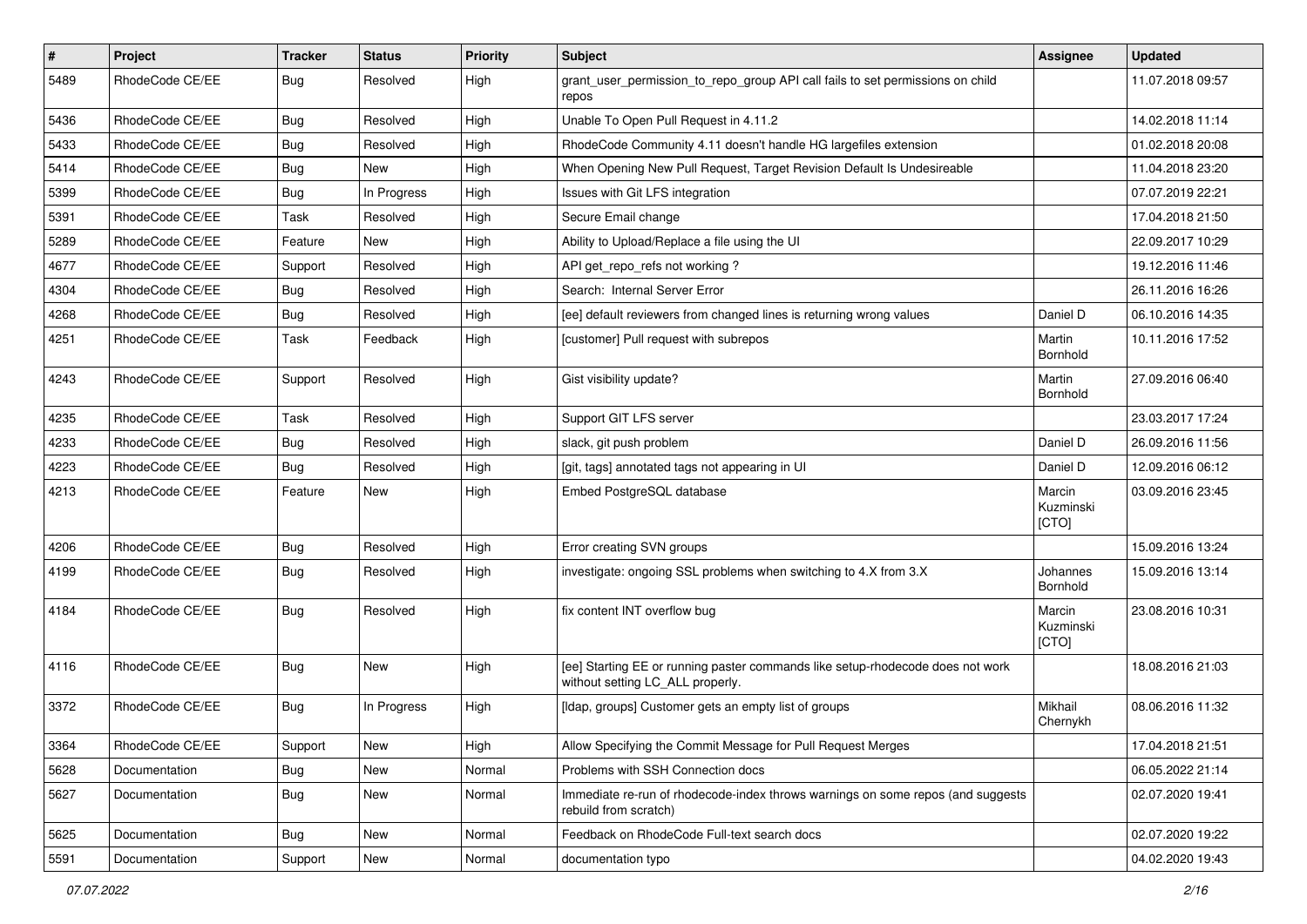| $\vert$ # | Project              | Tracker    | <b>Status</b> | <b>Priority</b> | <b>Subject</b>                                                                      | <b>Assignee</b>     | <b>Updated</b>   |
|-----------|----------------------|------------|---------------|-----------------|-------------------------------------------------------------------------------------|---------------------|------------------|
| 5551      | Documentation        | <b>Bug</b> | New           | Normal          | Mention LargeFile and LFS in the Backup page                                        |                     | 21.04.2019 20:58 |
| 5529      | Documentation        | Support    | New           | Normal          | Documentation does not detail watched repositories                                  |                     | 07.02.2019 00:16 |
| 5423      | Documentation        | Support    | Resolved      | Normal          | API-Documentation for Method "create_repo_group" faulty                             |                     | 22.01.2018 16:23 |
| 5348      | Documentation        | <b>Bug</b> | New           | Normal          | Uninstall documentaion missing some steps                                           |                     | 06.07.2017 10:25 |
| 5347      | Documentation        | Bug        | New           | Normal          | Post Install steps should include Apache or Nginx setup.                            |                     | 06.07.2017 10:23 |
| 5248      | Documentation        | Bug        | New           | Normal          | Installation of rhodecode-tools                                                     |                     | 16.03.2017 16:35 |
| 5237      | Documentation        | Support    | New           | Normal          | documentation for DR                                                                |                     | 06.03.2017 23:34 |
| 5153      | Documentation        | <b>Bug</b> | Resolved      | Normal          | Documentation: /tmp permissions                                                     |                     | 04.01.2017 13:02 |
| 3093      | Documentation        | Task       | New           | Normal          | [API] - update hg/git update pr API. Auto updates PR on push                        | <b>Brian Butler</b> | 01.07.2016 14:15 |
| 3092      | Documentation        | Task       | New           | Normal          | [RCE, ini] - doc available settings + check tender with Gemalto hacks               | <b>Brian Butler</b> | 01.07.2016 14:15 |
| 737       | Documentation        | Task       | New           | Normal          | What is an extra field and how do you add it?                                       |                     | 01.07.2016 14:15 |
| 687       | Documentation        | Feature    | New           | Normal          | [Integraton ]- Elastic search integration                                           | <b>Brian Butler</b> | 01.07.2016 14:15 |
| 682       | Documentation        | Task       | New           | Normal          | Error Msg guide                                                                     | <b>Brian Butler</b> | 01.07.2016 14:15 |
| 659       | Documentation        | Feature    | New           | Normal          | Peer to Peer Failover                                                               | <b>Brian Butler</b> | 01.07.2016 14:15 |
| 4071      | RhodeCode Appenlight | Feature    | New           | Normal          | Allow for easy out-out of assigned permissions                                      |                     | 05.07.2016 10:14 |
| 4064      | RhodeCode Appenlight | Feature    | New           | Normal          | Create a multiple action feature for Reports and Logs lists                         |                     | 30.06.2016 15:18 |
| 4063      | RhodeCode Appenlight | Feature    | New           | Normal          | add option to specify custom value in dashboard select                              |                     | 30.06.2016 15:17 |
| 4062      | RhodeCode Appenlight | Feature    | New           | Normal          | A way to see browser breakdown for an error                                         |                     | 30.06.2016 15:16 |
| 4061      | RhodeCode Appenlight | Feature    | New           | Normal          | Timezone for applications                                                           |                     | 30.06.2016 15:16 |
| 4060      | RhodeCode Appenlight | Feature    | New           | Normal          | Replayable requests                                                                 |                     | 30.06.2016 15:15 |
| 4059      | RhodeCode Appenlight | Feature    | New           | Normal          | Server Monitoring                                                                   |                     | 30.06.2016 15:15 |
| 4057      | RhodeCode Appenlight | Feature    | New           | Normal          | Negation option for search filter                                                   |                     | 30.06.2016 15:12 |
| 4056      | RhodeCode Appenlight | Feature    | New           | Normal          | Optionally allow to filter graphs per machine in dashboard                          |                     | 30.06.2016 15:12 |
| 4052      | RhodeCode Appenlight | Task       | New           | Normal          | release fixes                                                                       | <b>Marcin Lulek</b> | 29.06.2016 12:14 |
| 3994      | RhodeCode Appenlight | Bug        | New           | Normal          | during setup, user is given option to make admin account even if one does not exist |                     | 08.06.2016 12:44 |
| 3991      | RhodeCode Appenlight | Bug        | Resolved      | Normal          | report logs need upper margin                                                       |                     | 21.06.2016 18:55 |
| 3990      | RhodeCode Appenlight | Bug        | New           | Normal          | some dashboard builder buttons are up against fields                                |                     | 07.06.2016 12:01 |
| 3989      | RhodeCode Appenlight | Bug        | Resolved      | Normal          | even up report spacing                                                              |                     | 21.06.2016 18:55 |
| 3987      | RhodeCode Appenlight | Bug        | New           | Normal          | adjust footer so it's consistent with the website footer                            |                     | 15.06.2016 10:20 |
| 3986      | RhodeCode Appenlight | <b>Bug</b> | New           | Normal          | table headers should be left aligned                                                |                     | 07.06.2016 11:53 |
| 5682      | RhodeCode CE/EE      | Bug        | New           | Normal          | Login Page stuck until page is refreshed                                            |                     | 30.06.2022 20:31 |
| 5679      | RhodeCode CE/EE      | Bug        | New           | Normal          | Data directory continues to grow until it fills disk partition                      |                     | 25.04.2022 11:42 |
| 5677      | RhodeCode CE/EE      | Support    | New           | Normal          | PR cross merge                                                                      |                     | 28.01.2022 16:59 |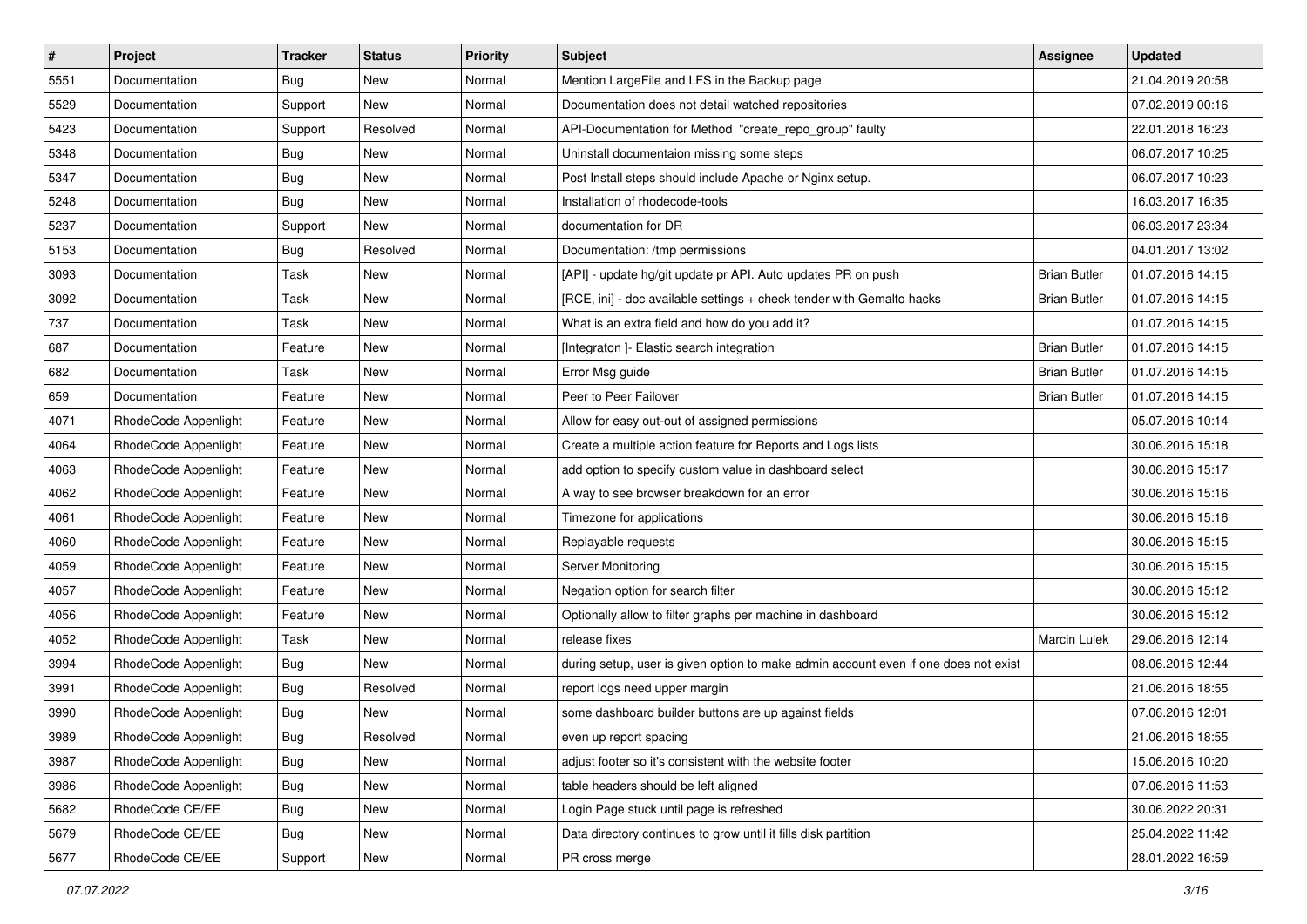| $\vert$ # | Project         | <b>Tracker</b> | <b>Status</b> | <b>Priority</b> | <b>Subject</b>                                                                                                                       | Assignee                     | <b>Updated</b>   |
|-----------|-----------------|----------------|---------------|-----------------|--------------------------------------------------------------------------------------------------------------------------------------|------------------------------|------------------|
| 5672      | RhodeCode CE/EE | <b>Bug</b>     | New           | Normal          | Unable to browse git repository folders with # in names                                                                              |                              | 16.12.2021 18:13 |
| 5670      | RhodeCode CE/EE | <b>Bug</b>     | <b>New</b>    | Normal          | Repo-level administrators can usurp owner of repoistory                                                                              |                              | 01.12.2021 16:18 |
| 5669      | RhodeCode CE/EE | Bug            | Resolved      | Normal          | Mercurial commit messages doesn't show cyrillic symbols                                                                              |                              | 01.10.2021 10:39 |
| 5664      | RhodeCode CE/EE | Bug            | New           | Normal          | Regression: When assigning permissions, cannot see own group in auto-complete<br>without special conditions                          |                              | 29.07.2021 10:49 |
| 5662      | RhodeCode CE/EE | Bug            | <b>New</b>    | Normal          | Full text search not working due to crash in whoosh                                                                                  |                              | 07.06.2022 08:31 |
| 5657      | RhodeCode CE/EE | Bug            | New           | Normal          | Error in maintenance page                                                                                                            |                              | 30.03.2021 15:09 |
| 5656      | RhodeCode CE/EE | Bug            | Resolved      | Normal          | Error for branch permission page                                                                                                     |                              | 30.04.2021 08:53 |
| 5655      | RhodeCode CE/EE | Bug            | Resolved      | Normal          | New public gist's id is always auto generated                                                                                        |                              | 01.07.2021 12:06 |
| 5654      | RhodeCode CE/EE | Bug            | New           | Normal          | Comment formatting broken when containing @ in a code block                                                                          |                              | 24.02.2021 12:10 |
| 5653      | RhodeCode CE/EE | Feature        | New           | Normal          | Extend SSH clone to support cloning by repo id.                                                                                      | Marcin<br>Kuzminski<br>[CTO] | 17.02.2021 12:58 |
| 5652      | RhodeCode CE/EE | Bug            | Resolved      | Normal          | Pull Requests: when title and descriptions contains character [] {} and () index out of<br>bound when attempting to comment/approve. |                              | 30.04.2021 08:53 |
| 5651      | RhodeCode CE/EE | Bug            | Resolved      | Normal          | Pull requests can get stuck if the diff is too large (it was created by mistake but we<br>can't open it to delete it)                |                              | 30.04.2021 08:53 |
| 5649      | RhodeCode CE/EE | Bug            | <b>New</b>    | Normal          | test-file-upload                                                                                                                     |                              | 17.12.2020 23:08 |
| 5644      | RhodeCode CE/EE | Bug            | New           | Normal          | PR inks to comments not working if files are collapsed                                                                               |                              | 02.12.2020 10:42 |
| 5642      | RhodeCode CE/EE | Feature        | Resolved      | Normal          | pull request version column in commit list                                                                                           |                              | 30.04.2021 08:53 |
| 5641      | RhodeCode CE/EE | Feature        | New           | Normal          | "Add draft" / (x) button usability                                                                                                   |                              | 30.11.2020 20:53 |
| 5638      | RhodeCode CE/EE | Feature        | New           | Normal          | Add "Copy full url path" button                                                                                                      |                              | 05.02.2021 20:23 |
| 5637      | RhodeCode CE/EE | Feature        | New           | Normal          | Clone URL templates - add per repository/namespace                                                                                   |                              | 29.10.2020 09:38 |
| 5635      | RhodeCode CE/EE | Feature        | Resolved      | Normal          | Remember column sorted by of the "Pull Requests You Participate In" table                                                            |                              | 30.11.2020 22:30 |
| 5634      | RhodeCode CE/EE | Bug            | Resolved      | Normal          | Quick Search Toolbar bugs out if pull request contains unicode double quote<br>character "                                           |                              | 12.10.2020 23:13 |
| 5633      | RhodeCode CE/EE | Bug            | Resolved      | Normal          | Moderately large pull requests fail because inefficient use of reviewer_data_json<br>column in pull requests table                   |                              | 12.10.2020 23:13 |
| 5632      | RhodeCode CE/EE | Bug            | <b>New</b>    | Normal          | Missing Parent Folder for Personal Repo lacks proper handling                                                                        |                              | 03.08.2020 07:56 |
| 5631      | RhodeCode CE/EE | Feature        | New           | Normal          | Change target of PR                                                                                                                  |                              | 31.07.2020 17:05 |
| 5630      | RhodeCode CE/EE | Bug            | New           | Normal          | Inline comments do not follow the line of code                                                                                       |                              | 21.07.2020 11:25 |
| 5629      | RhodeCode CE/EE | Bug            | New           | Normal          | Diff truncated on small files                                                                                                        |                              | 21.07.2020 08:58 |
| 5626      | RhodeCode CE/EE | Bug            | New           | Normal          | Whoosh full-text indexing is fully indexing all repos, not recognizing forks                                                         |                              | 02.07.2020 19:24 |
| 5624      | RhodeCode CE/EE | <b>Bug</b>     | New           | Normal          | Timeout when trying to test SMTP email configuration                                                                                 |                              | 01.07.2020 20:01 |
| 5623      | RhodeCode CE/EE | Bug            | Resolved      | Normal          | Credentials for remote repository URL leaking in Repository Header                                                                   |                              | 22.07.2020 00:47 |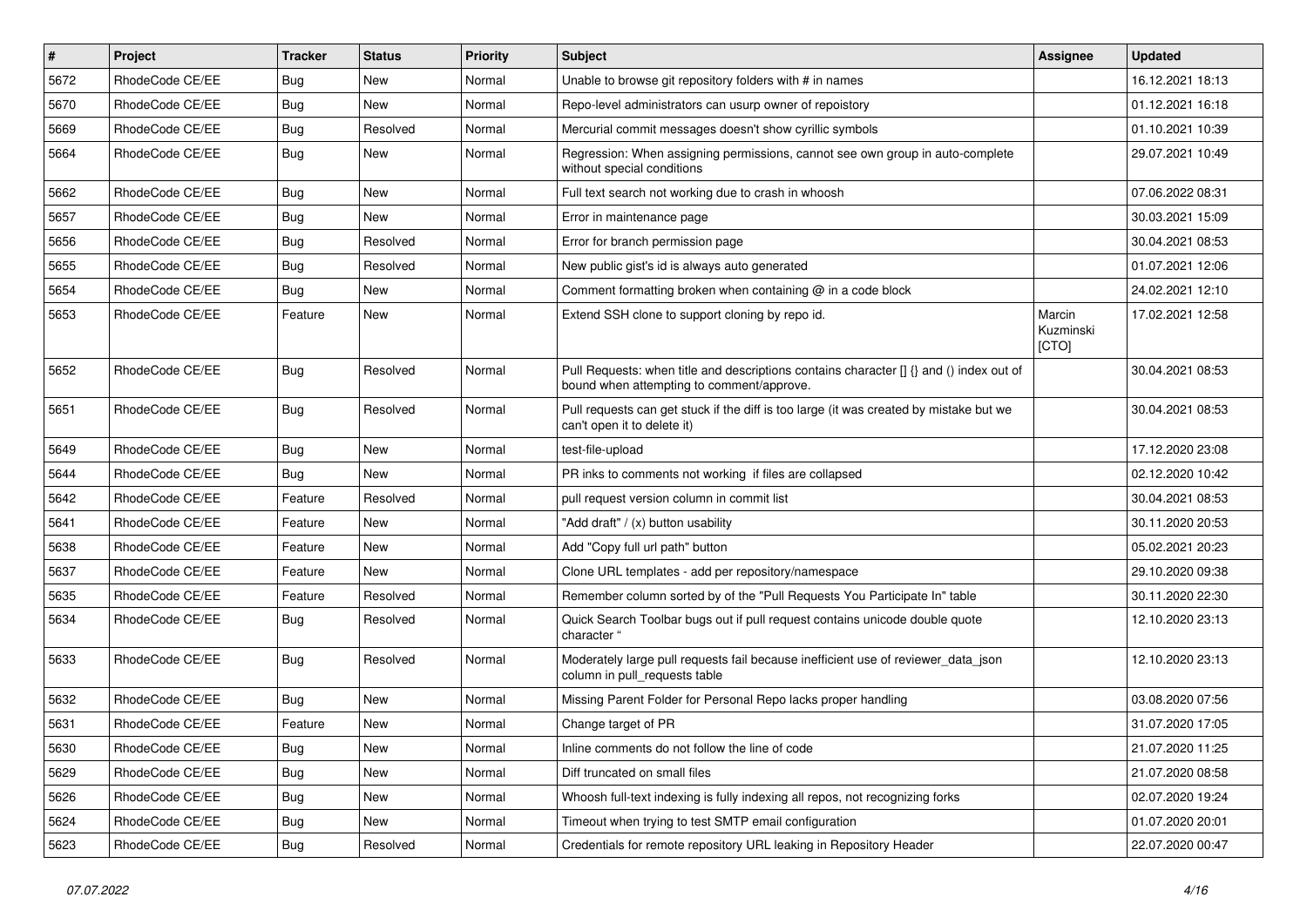| $\vert$ # | Project         | <b>Tracker</b> | <b>Status</b> | <b>Priority</b> | <b>Subject</b>                                                                                 | <b>Assignee</b> | <b>Updated</b>   |
|-----------|-----------------|----------------|---------------|-----------------|------------------------------------------------------------------------------------------------|-----------------|------------------|
| 5620      | RhodeCode CE/EE | Bug            | Resolved      | Normal          | Regression of mail rendering in Thunderbird                                                    |                 | 15.06.2020 16:45 |
| 5619      | RhodeCode CE/EE | Bug            | Resolved      | Normal          | Setting Landing Commit to SVN Trunk results in Files tab hitting a 404                         |                 | 04.06.2020 23:51 |
| 5618      | RhodeCode CE/EE | Support        | New           | Normal          | Getting HTTP 502 Bad Gateway when trying to push (or clone) on a slow network                  |                 | 27.05.2020 21:56 |
| 5617      | RhodeCode CE/EE | Feature        | New           | Normal          | Allow PRs to non-head bookmarks                                                                |                 | 20.05.2020 12:25 |
| 5615      | RhodeCode CE/EE | Feature        | Resolved      | Normal          | Misleading message in PR diff view "File was deleted in this version"                          | Daniel D        | 23.04.2020 17:40 |
| 5614      | RhodeCode CE/EE | Feature        | Resolved      | Normal          | Show context function name in hg diffs                                                         |                 | 23.04.2020 13:43 |
| 5611      | RhodeCode CE/EE | Feature        | Resolved      | Normal          | Add information "is the pull request up to date?" in the PR page                               |                 | 03.10.2021 23:24 |
| 5610      | RhodeCode CE/EE | <b>Bug</b>     | Resolved      | Normal          | Files navigation looses the at= <name> marker</name>                                           | Daniel D        | 03.10.2021 23:23 |
| 5609      | RhodeCode CE/EE | Support        | Resolved      | Normal          | Change git diff algorithm                                                                      |                 | 31.03.2020 22:08 |
| 5605      | RhodeCode CE/EE | Bug            | Resolved      | Normal          | Cannot set subversion compatibility to 1.10                                                    |                 | 30.03.2020 17:27 |
| 5603      | RhodeCode CE/EE | Feature        | Resolved      | Normal          | Code search - highlight matching search terms                                                  |                 | 30.03.2020 11:16 |
| 5602      | RhodeCode CE/EE | Feature        | Resolved      | Normal          | Copy full path only copies partial                                                             | Daniel D        | 30.03.2020 16:04 |
| 5601      | RhodeCode CE/EE | Feature        | Resolved      | Normal          | Default navigation should be by branch name not commit id                                      |                 | 04.06.2020 23:51 |
| 5600      | RhodeCode CE/EE | Feature        | New           | Normal          | Change default repository landing page                                                         |                 | 27.01.2021 01:04 |
| 5599      | RhodeCode CE/EE | Bug            | Resolved      | Normal          | SVN navigation to trunk fails                                                                  | Daniel D        | 04.04.2020 11:21 |
| 5596      | RhodeCode CE/EE | Bug            | Resolved      | Normal          | Pull Request duplicated after description edit                                                 |                 | 14.04.2020 13:28 |
| 5595      | RhodeCode CE/EE | Feature        | New           | Normal          | Group code review mail notification                                                            |                 | 03.03.2020 10:17 |
| 5594      | RhodeCode CE/EE | Bug            | Resolved      | Normal          | Credentials in Repository Settings for Pull requests are exposed                               |                 | 28.05.2020 20:25 |
| 5593      | RhodeCode CE/EE | Support        | New           | Normal          | <b>SSH</b> connections                                                                         |                 | 17.02.2020 16:18 |
| 5590      | RhodeCode CE/EE | Bug            | New           | Normal          | Pull Request creation takes 2 minutes                                                          |                 | 28.05.2020 20:48 |
| 5588      | RhodeCode CE/EE | <b>Bug</b>     | New           | Normal          | wrong rendering of issue tracker pattern                                                       |                 | 29.01.2020 11:24 |
| 5587      | RhodeCode CE/EE | Bug            | Resolved      | Normal          | Broken metatags in 4.18.1                                                                      | Marcin Lulek    | 29.01.2020 11:46 |
| 5586      | RhodeCode CE/EE | Feature        | <b>New</b>    | Normal          | @mention should be a link                                                                      |                 | 29.01.2020 11:46 |
| 5585      | RhodeCode CE/EE | Feature        | Resolved      | Normal          | Minimize downtime on rccontrol upgrade                                                         |                 | 27.03.2020 09:45 |
| 5584      | RhodeCode CE/EE | Feature        | New           | Normal          | "update pull request link" message on vcs client                                               |                 | 23.01.2020 10:32 |
| 5583      | RhodeCode CE/EE | Feature        | Resolved      | Normal          | rcextensions hook for pull request comment                                                     |                 | 23.04.2020 13:42 |
| 5581      | RhodeCode CE/EE | Feature        | Resolved      | Normal          | expose `send_email` option in the HTTP API, for `comment_commit` and<br>`comment_pull_request` | Daniel D        | 29.01.2020 11:46 |
| 5579      | RhodeCode CE/EE | Bug            | Resolved      | Normal          | JS bug when a commit message can be parsed as a number                                         | Daniel D        | 20.01.2020 10:04 |
| 5574      | RhodeCode CE/EE | Feature        | Resolved      | Normal          | hg: Information for external hooks                                                             |                 | 30.07.2020 15:40 |
| 5573      | RhodeCode CE/EE | <b>Bug</b>     | Resolved      | Normal          | Wrong notification Base Url for Email-Integrations                                             |                 | 16.01.2020 08:53 |
| 5571      | RhodeCode CE/EE | <b>Bug</b>     | Resolved      | Normal          | redmine does not work with firefox any more                                                    |                 | 25.10.2019 12:38 |
| 5570      | RhodeCode CE/EE | <b>Bug</b>     | New           | Normal          | Remap repositories always fail in RhodeCode community                                          |                 | 04.10.2019 14:50 |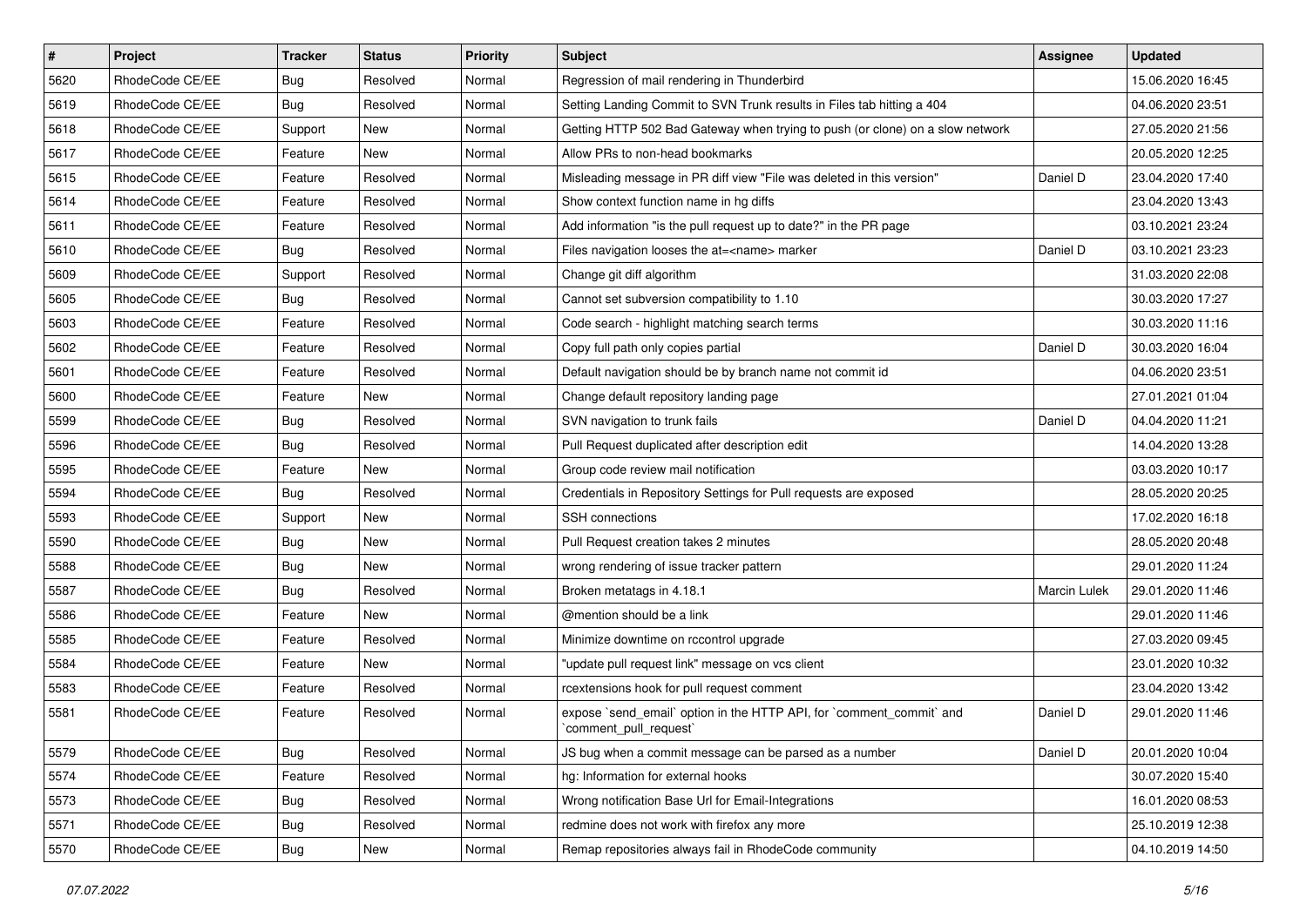| $\pmb{\#}$ | <b>Project</b>  | <b>Tracker</b> | <b>Status</b> | <b>Priority</b> | Subject                                                                                                                           | Assignee           | <b>Updated</b>   |
|------------|-----------------|----------------|---------------|-----------------|-----------------------------------------------------------------------------------------------------------------------------------|--------------------|------------------|
| 5569       | RhodeCode CE/EE | Bug            | Resolved      | Normal          | SshWrapper error                                                                                                                  |                    | 21.01.2020 02:02 |
| 5561       | RhodeCode CE/EE | Bug            | Resolved      | Normal          | PR diff doesn't update when target changes                                                                                        |                    | 21.05.2020 11:53 |
| 5559       | RhodeCode CE/EE | Bug            | New           | Normal          | Timezone handling issue on repos list                                                                                             |                    | 07.07.2019 22:19 |
| 5557       | RhodeCode CE/EE | Bug            | Resolved      | Normal          | Consider removing slashes from the RSS feed names                                                                                 |                    | 31.10.2019 19:54 |
| 5556       | RhodeCode CE/EE | Bug            | <b>New</b>    | Normal          | After upgrade RhodeCode Enterprise, pull request via API adds repo owner as<br>default reviewer                                   |                    | 01.01.2020 13:09 |
| 5555       | RhodeCode CE/EE | Bug            | Resolved      | Normal          | Making Repository Public does not update the Default User Permissions                                                             |                    | 28.05.2020 20:26 |
| 5554       | RhodeCode CE/EE | Support        | Resolved      | Normal          | How to increase number of commits shown in pagination on dashboard and<br>changelog                                               |                    | 21.01.2020 02:08 |
| 5553       | RhodeCode CE/EE | <b>Bug</b>     | <b>New</b>    | Normal          | Exceptions Tracker - Exception ID: 140095575901360 after upgrade to the lastes<br>version                                         | Thierry<br>Wynsdau | 10.07.2019 10:33 |
| 5550       | RhodeCode CE/EE | Bug            | <b>New</b>    | Normal          | 500 Internal Server Error   The server has either erred or is incapable of performing<br>the requested operation.                 |                    | 18.04.2019 17:12 |
| 5548       | RhodeCode CE/EE | Feature        | New           | Normal          | Initial Search API                                                                                                                | Peter Colledge     | 07.07.2019 22:21 |
| 5547       | RhodeCode CE/EE | Bug            | New           | Normal          | UI not consistent between Firefox and Chrome                                                                                      |                    | 01.03.2019 23:35 |
| 5546       | RhodeCode CE/EE | Support        | Resolved      | Normal          | experiments with mercurial 4.9                                                                                                    |                    | 26.03.2019 09:23 |
| 5545       | RhodeCode CE/EE | Bug            | <b>New</b>    | Normal          | Merge commit to contain the username/reponame of the origin                                                                       |                    | 28.02.2019 13:46 |
| 5544       | RhodeCode CE/EE | Support        | Resolved      | Normal          | Use of authentication token with LDAP account results in account lockout when max<br>bad password attempts are configured in LDAP |                    | 27.02.2019 10:09 |
| 5543       | RhodeCode CE/EE | Feature        | <b>New</b>    | Normal          | Repo API should have equivalent get_repo_audit_logs() to User API call<br>get_user_audit_logs()                                   |                    | 26.02.2019 12:22 |
| 5541       | RhodeCode CE/EE | Support        | <b>New</b>    | Normal          | <b>SVN Settings: Repository Patterns</b>                                                                                          |                    | 16.12.2019 15:35 |
| 5540       | RhodeCode CE/EE | Bug            | New           | Normal          | Rhode Code 4.15.2 VCS Caching(?) behaviour                                                                                        |                    | 25.02.2019 17:01 |
| 5538       | RhodeCode CE/EE | Bug            | New           | Normal          | internal server error (UnicodeDecodeError) during rhodecode-index request                                                         |                    | 20.02.2019 14:43 |
| 5537       | RhodeCode CE/EE | Task           | Resolved      | Normal          | Add owner to create pull request API                                                                                              |                    | 28.02.2019 13:52 |
| 5530       | RhodeCode CE/EE | Bug            | Resolved      | Normal          | Email integration has incorrect url                                                                                               |                    | 09.02.2019 10:33 |
| 5527       | RhodeCode CE/EE | Support        | New           | Normal          | API: expose human readable failure reason                                                                                         |                    | 30.01.2019 17:43 |
| 5521       | RhodeCode CE/EE | Bug            | Resolved      | Normal          | Proxing SVN http requests does not work when using prefix for rhodecode.                                                          |                    | 28.02.2019 13:52 |
| 5520       | RhodeCode CE/EE | Feature        | Resolved      | Normal          | Show the head commits shas when the merge is prevented due to multiple heads                                                      |                    | 28.02.2019 13:52 |
| 5518       | RhodeCode CE/EE | Bug            | Resolved      | Normal          | Zero-sized files in /rhodecode/config/rcextensions/examples                                                                       |                    | 21.01.2020 02:18 |
| 5515       | RhodeCode CE/EE | Bug            | Resolved      | Normal          | PR default reviewer is incorrect                                                                                                  |                    | 28.02.2019 13:52 |
| 5512       | RhodeCode CE/EE | <b>Bug</b>     | New           | Normal          | Show commit phase in summary view                                                                                                 |                    | 09.11.2018 21:37 |
| 5511       | RhodeCode CE/EE | Feature        | New           | Normal          | New feature to synchronize the fork with the remote repo from the summary page                                                    |                    | 13.11.2018 01:23 |
| 5509       | RhodeCode CE/EE | Bug            | New           | Normal          | Remove `limportant attributes` from UI elements                                                                                   |                    | 07.12.2018 07:40 |
| 5507       | RhodeCode CE/EE | <b>Bug</b>     | Resolved      | Normal          | Markdown rendering needs improvement                                                                                              |                    | 15.08.2019 15:40 |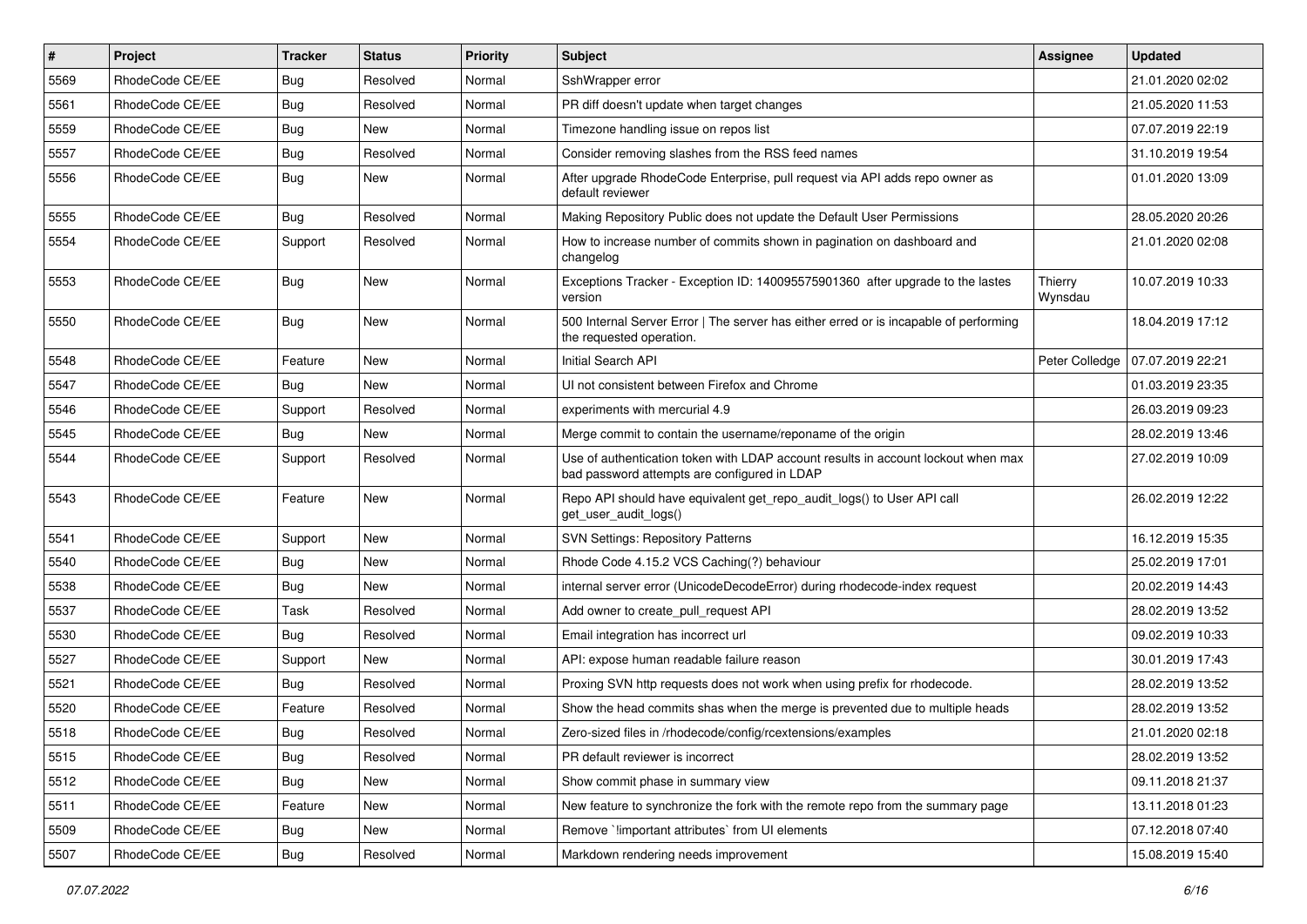| $\vert$ # | Project         | <b>Tracker</b> | <b>Status</b> | Priority | <b>Subject</b>                                                                                                                                                                       | Assignee | <b>Updated</b>   |
|-----------|-----------------|----------------|---------------|----------|--------------------------------------------------------------------------------------------------------------------------------------------------------------------------------------|----------|------------------|
| 5506      | RhodeCode CE/EE | <b>Bug</b>     | New           | Normal   | Web UI fonts are not looking good and is difficult to read for people with low vision                                                                                                |          | 26.10.2018 09:38 |
| 5505      | RhodeCode CE/EE | Bug            | Resolved      | Normal   | Notification emails from RhodeCode is garbled in Outlook 2016 web client                                                                                                             |          | 07.12.2018 09:49 |
| 5504      | RhodeCode CE/EE | Feature        | New           | Normal   | Buttons to copy commit hash and to expand the commit message in the repo<br>summary view                                                                                             |          | 26.10.2018 00:59 |
| 5503      | RhodeCode CE/EE | Support        | <b>New</b>    | Normal   | failed to upgrade to 4.13.3                                                                                                                                                          |          | 06.11.2018 18:28 |
| 5500      | RhodeCode CE/EE | <b>Bug</b>     | New           | Normal   | How to enable/set "RC_SKIP_HOOKS" to disable svn hooks?                                                                                                                              |          | 02.10.2018 07:45 |
| 5499      | RhodeCode CE/EE | Support        | New           | Normal   | ERROR [celery.worker.consumer.consumer] consumer: Cannot connect                                                                                                                     |          | 11.09.2018 08:39 |
| 5497      | RhodeCode CE/EE | Support        | New           | Normal   | hg push hangs                                                                                                                                                                        |          | 30.08.2018 22:15 |
| 5496      | RhodeCode CE/EE | Support        | New           | Normal   | database migration 4.11.6 mysql to 4.12.4 postgres                                                                                                                                   |          | 27.08.2018 21:17 |
| 5495      | RhodeCode CE/EE | Support        | New           | Normal   | Idap to crowd users_groups sync source                                                                                                                                               |          | 10.09.2018 22:09 |
| 5494      | RhodeCode CE/EE | Bug            | New           | Normal   | rccontrol's python package management causes slow VCS SSH                                                                                                                            |          | 02.04.2019 11:56 |
| 5492      | RhodeCode CE/EE | <b>Bug</b>     | New           | Normal   | VCSServer + SVN 1.10                                                                                                                                                                 |          | 26.07.2018 15:01 |
| 5490      | RhodeCode CE/EE | <b>Bug</b>     | Resolved      | Normal   | Changes to repo group permissions via API are not audit logged                                                                                                                       |          | 28.02.2019 13:52 |
| 5484      | RhodeCode CE/EE | Support        | New           | Normal   | Setting up ssh, remote hg not found                                                                                                                                                  |          | 06.07.2018 23:41 |
| 5482      | RhodeCode CE/EE | Bug            | Resolved      | Normal   | Changing a repo's 'Remote pull uri' in its Settings fails with 'No repo type specified'                                                                                              |          | 31.10.2018 08:37 |
| 5475      | RhodeCode CE/EE | <b>Bug</b>     | New           | Normal   | Unable to locate user in OpenLDAP directory via Idaps                                                                                                                                |          | 08.06.2018 20:06 |
| 5471      | RhodeCode CE/EE | <b>Bug</b>     | New           | Normal   | Webhook integration failing: need more than 3 values to unpack                                                                                                                       |          | 01.06.2018 02:26 |
| 5469      | RhodeCode CE/EE | Feature        | Resolved      | Normal   | elastisearch > 2.x not supported?                                                                                                                                                    |          | 21.01.2020 02:19 |
| 5468      | RhodeCode CE/EE | Support        | New           | Normal   | Check logic for updating last commit for repository groups                                                                                                                           |          | 30.08.2018 09:47 |
| 5462      | RhodeCode CE/EE | Bug            | New           | Normal   | create_repo api fails with celery enabled                                                                                                                                            |          | 10.07.2018 17:49 |
| 5461      | RhodeCode CE/EE | <b>Bug</b>     | Resolved      | Normal   | Changes to user group permissions via API are not audit logged                                                                                                                       |          | 30.08.2018 09:47 |
| 5457      | RhodeCode CE/EE | <b>Bug</b>     | Resolved      | Normal   | Internal server error on full-text search settings page with Elasticsearch                                                                                                           |          | 16.04.2018 09:08 |
| 5444      | RhodeCode CE/EE | <b>Bug</b>     | Resolved      | Normal   | Error while creating a pull request on a Mercurial repository                                                                                                                        |          | 17.04.2018 22:29 |
| 5412      | RhodeCode CE/EE | Bug            | Resolved      | Normal   | Webhook for "pullrequest commented" event returns incomplete data                                                                                                                    |          | 27.02.2018 18:00 |
| 5410      | RhodeCode CE/EE | Bug            | New           | Normal   | After converting to CE, we get the following error when trying to view some repos in<br>the UI: "UnicodeDecodeError: 'ascii' codec can't decode byte" (full error in<br>Description) |          | 25.01.2018 20:45 |
| 5406      | RhodeCode CE/EE | Bug            | New           | Normal   | <b>Installer Fails</b>                                                                                                                                                               |          | 01.12.2017 11:52 |
| 5405      | RhodeCode CE/EE | Bug            | New           | Normal   | Add repository from UI leads to HTTP/404                                                                                                                                             |          | 28.11.2017 11:39 |
| 5404      | RhodeCode CE/EE | Task           | New           | Normal   | Add an option to detach review rules when deleting an user                                                                                                                           |          | 22.11.2017 11:23 |
| 5400      | RhodeCode CE/EE | Task           | New           | Normal   | User group - subgroup support                                                                                                                                                        |          | 06.11.2017 22:00 |
| 5396      | RhodeCode CE/EE | Feature        | Resolved      | Normal   | Merge state with shadow repo should be created during pull request                                                                                                                   |          | 12.10.2017 21:57 |
| 5395      | RhodeCode CE/EE | Support        | Resolved      | Normal   | Svn protocols and performance                                                                                                                                                        |          | 04.04.2019 18:08 |
| 5394      | RhodeCode CE/EE | Support        | New           | Normal   | SVN to Git / Mercurial Migration                                                                                                                                                     |          | 03.10.2017 09:29 |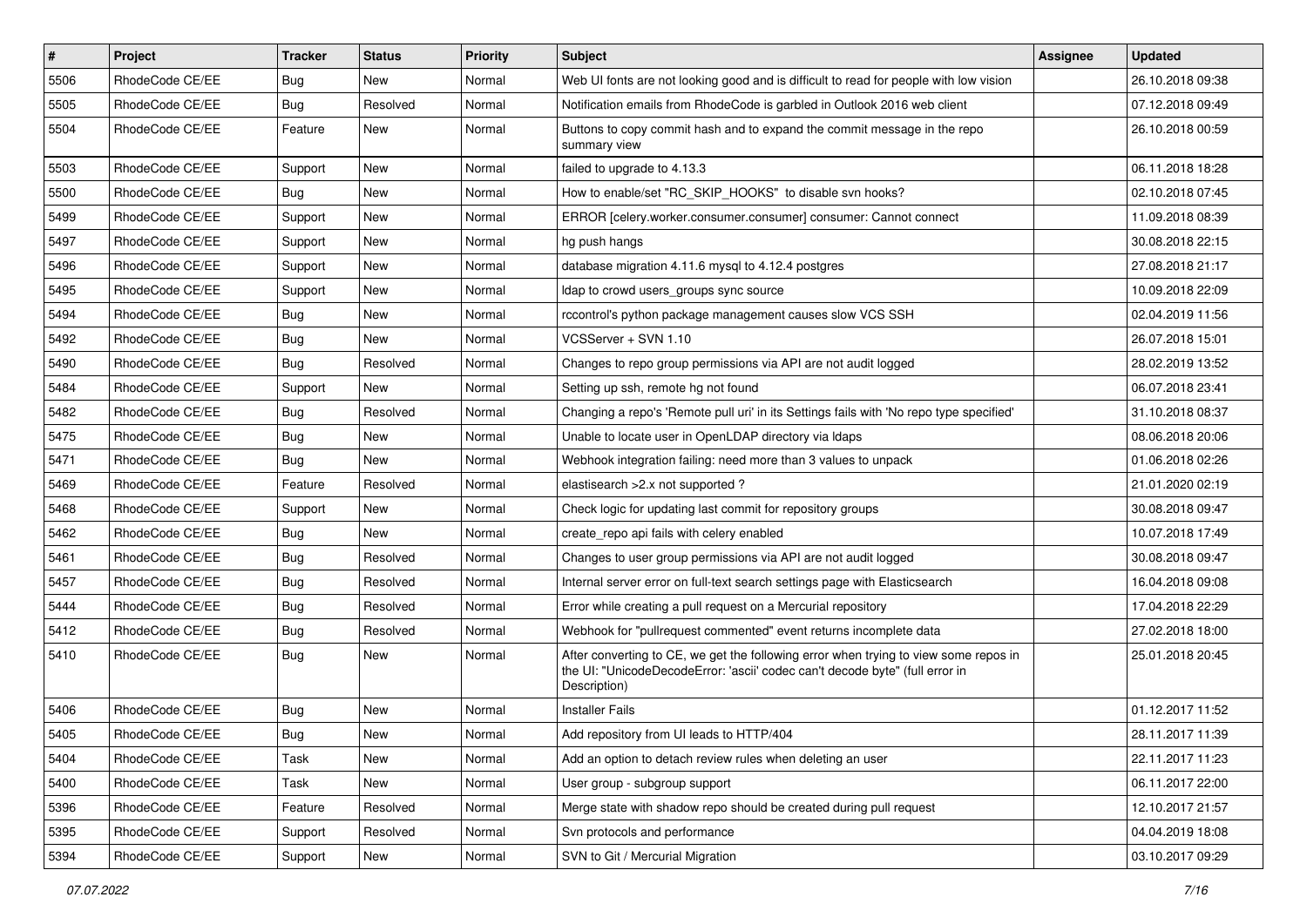| $\#$ | Project         | Tracker    | <b>Status</b> | <b>Priority</b> | <b>Subject</b>                                                                                | Assignee                     | <b>Updated</b>   |
|------|-----------------|------------|---------------|-----------------|-----------------------------------------------------------------------------------------------|------------------------------|------------------|
| 5386 | RhodeCode CE/EE | Task       | Resolved      | Normal          | Increase security for Email Change                                                            | Marcin<br>Kuzminski<br>[CTO] | 17.02.2018 17:29 |
| 5382 | RhodeCode CE/EE | Feature    | New           | Normal          | Support for repository aliases                                                                | Marcin<br>Kuzminski<br>[CTO] | 04.09.2017 15:17 |
| 5381 | RhodeCode CE/EE | <b>Bug</b> | Resolved      | Normal          | Email integration changeset links invalid                                                     |                              | 06.09.2017 12:29 |
| 5380 | RhodeCode CE/EE | <b>Bug</b> | Resolved      | Normal          | repo commits pageintion error                                                                 |                              | 06.09.2017 19:16 |
| 5379 | RhodeCode CE/EE | <b>Bug</b> | Resolved      | Normal          | Journal RSS feed errors                                                                       |                              | 01.09.2017 16:40 |
| 5376 | RhodeCode CE/EE | Bug        | Resolved      | Normal          | error: pretxnchangegroup.acl hook failed: acl: user "" denied on branch "default"             |                              | 16.08.2017 19:45 |
| 5375 | RhodeCode CE/EE | Support    | Resolved      | Normal          | How do I configure "Go to" to just search repository names?                                   |                              | 16.08.2017 18:00 |
| 5371 | RhodeCode CE/EE | Bug        | <b>New</b>    | Normal          | Comment times in Pull Requests are off by 1 day                                               |                              | 10.04.2018 15:11 |
| 5368 | RhodeCode CE/EE | Feature    | Resolved      | Normal          | Mercurial: Close branch before merging it                                                     | Mathieu Cantin               | 21.01.2020 02:11 |
| 5343 | RhodeCode CE/EE | Task       | Resolved      | Normal          | SSH key management and SSH support                                                            |                              | 18.08.2017 23:50 |
| 5337 | RhodeCode CE/EE | Bug        | Resolved      | Normal          | Possible memory leak after few Git Pull Requests                                              |                              | 08.08.2017 13:08 |
| 5326 | RhodeCode CE/EE | Task       | Resolved      | Normal          | Public usergroup profile                                                                      | Bartłomiej<br>Wołyńczyk      | 22.02.2018 15:44 |
| 5321 | RhodeCode CE/EE | Feature    | Resolved      | Normal          | Audit logs                                                                                    |                              | 21.06.2017 12:49 |
| 5316 | RhodeCode CE/EE | Feature    | In Progress   | Normal          | UI should provide checkout URL for a SVN path                                                 |                              | 06.11.2017 21:59 |
| 5304 | RhodeCode CE/EE | Bug        | Resolved      | Normal          | Email template not correct                                                                    |                              | 31.10.2018 08:36 |
| 5297 | RhodeCode CE/EE | <b>Bug</b> | Resolved      | Normal          | Locale fails on a SuSE system                                                                 |                              | 31.10.2018 08:36 |
| 5278 | RhodeCode CE/EE | Feature    | New           | Normal          | Require support for git repositories of the form git://                                       |                              | 13.04.2017 15:20 |
| 5277 | RhodeCode CE/EE | Bug        | Resolved      | Normal          | table id=user_list_table - Ajax error                                                         |                              | 13.04.2017 01:04 |
| 5273 | RhodeCode CE/EE | Feature    | New           | Normal          | Comment status                                                                                |                              | 07.04.2017 13:10 |
| 5272 | RhodeCode CE/EE | Feature    | Resolved      | Normal          | Pull Request checklist                                                                        |                              | 21.01.2020 02:09 |
| 5271 | RhodeCode CE/EE | Feature    | New           | Normal          | Private comments                                                                              |                              | 07.04.2017 12:01 |
| 5270 | RhodeCode CE/EE | Task       | New           | Normal          | Comments updates                                                                              | Bartłomiej<br>Wołyńczyk      | 17.04.2018 21:51 |
| 5269 | RhodeCode CE/EE | Support    | New           | Normal          | Upgrade from RC EE 3.7.1 to RC EE 4.x                                                         |                              | 29.06.2017 19:36 |
| 5266 | RhodeCode CE/EE | Bug        | Resolved      | Normal          | Validate if changes in target branches get's propagated on Pull request updates               |                              | 05.04.2017 18:10 |
| 5265 | RhodeCode CE/EE | Task       | Resolved      | Normal          | Enable phases support                                                                         |                              | 11.05.2017 11:10 |
| 5259 | RhodeCode CE/EE | <b>Bug</b> | Resolved      | Normal          | user-journal storage changes                                                                  |                              | 12.04.2017 00:04 |
| 5257 | RhodeCode CE/EE | <b>Bug</b> | New           | Normal          | Git repository with big binary file provokes error and strange behavior/memory leak<br>of RH. | Marcin<br>Kuzminski<br>[CTO] | 23.03.2017 22:02 |
| 5256 | RhodeCode CE/EE | Feature    | New           | Normal          | Last repository access time.                                                                  |                              | 23.03.2017 16:34 |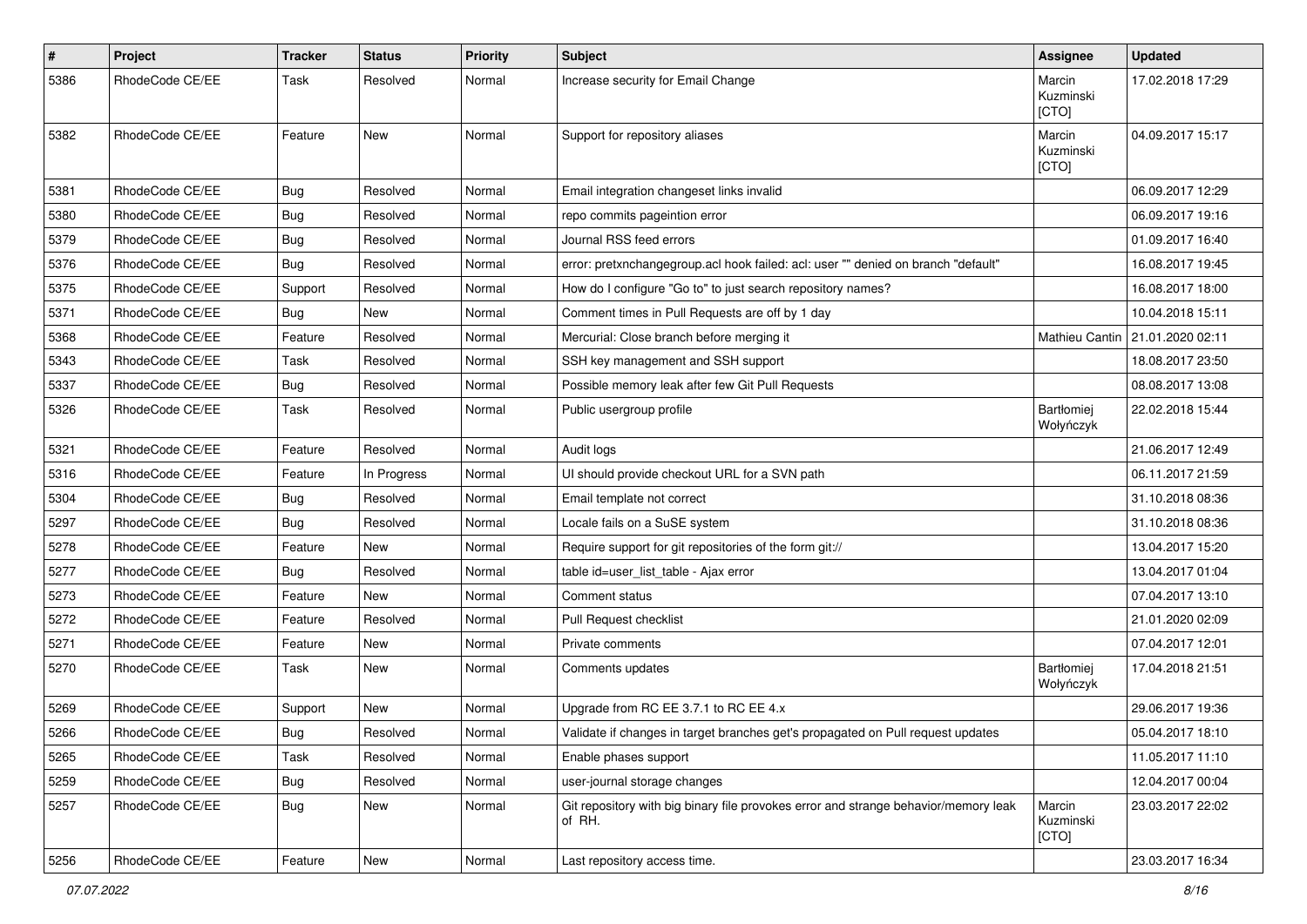| $\pmb{\#}$ | Project         | <b>Tracker</b> | <b>Status</b> | Priority | Subject                                                                                            | <b>Assignee</b>              | <b>Updated</b>   |
|------------|-----------------|----------------|---------------|----------|----------------------------------------------------------------------------------------------------|------------------------------|------------------|
| 5255       | RhodeCode CE/EE | Support        | New           | Normal   | I can't access issues created by me from mail                                                      |                              | 04.04.2017 11:28 |
| 5235       | RhodeCode CE/EE | Task           | Resolved      | Normal   | relative image support                                                                             |                              | 10.03.2017 23:37 |
| 5229       | RhodeCode CE/EE | Task           | Resolved      | Normal   | add support for https://clipboardjs.com/                                                           |                              | 21.01.2020 02:19 |
| 5227       | RhodeCode CE/EE | Bug            | New           | Normal   | 400 during a svn checkout, file with special chars                                                 |                              | 23.02.2017 17:43 |
| 5225       | RhodeCode CE/EE | <b>Task</b>    | Resolved      | Normal   | add tag of author/contribitor to comments                                                          |                              | 11.05.2017 11:10 |
| 5221       | RhodeCode CE/EE | Task           | Resolved      | Normal   | Missing comment type in emails                                                                     |                              | 19.02.2017 21:46 |
| 5218       | RhodeCode CE/EE | Bug            | New           | Normal   | 500 when forking repository, when using special chars in password.                                 |                              | 19.02.2017 21:46 |
| 5213       | RhodeCode CE/EE | Bug            | Resolved      | Normal   | Fixing Apache Proxy timeout issues                                                                 |                              | 14.02.2017 09:44 |
| 5210       | RhodeCode CE/EE | Bug            | Resolved      | Normal   | webook problems                                                                                    |                              | 13.02.2017 19:43 |
| 5203       | RhodeCode CE/EE | Task           | Resolved      | Normal   | optimise large repos speed                                                                         |                              | 08.09.2017 16:10 |
| 5202       | RhodeCode CE/EE | Task           | Resolved      | Normal   | run git gc and git repack on GIT repos when we have a scheduler via celery in<br>pyramid           |                              | 04.12.2017 20:49 |
| 5201       | RhodeCode CE/EE | Task           | Resolved      | Normal   | API: implement describe-methods                                                                    |                              | 13.02.2017 15:57 |
| 5200       | RhodeCode CE/EE | Task           | New           | Normal   | investigate search improvements                                                                    |                              | 16.12.2019 16:04 |
| 5198       | RhodeCode CE/EE | Task           | Resolved      | Normal   | remove pyro4 from enterprise                                                                       |                              | 07.02.2017 19:28 |
| 5187       | RhodeCode CE/EE | Feature        | Resolved      | Normal   | changelog dynamic loading of commits                                                               |                              | 12.06.2018 12:31 |
| 5184       | RhodeCode CE/EE | Task           | Resolved      | Normal   | bump pyramid to 1.7.X                                                                              |                              | 06.02.2017 21:50 |
| 5164       | RhodeCode CE/EE | Bug            | Resolved      | Normal   | non-web calls are leaking session objects                                                          |                              | 13.01.2017 01:30 |
| 5150       | RhodeCode CE/EE | Task           | Resolved      | Normal   | Password reset promts in my account should be hidden in accounts that are not of<br>type rhodecode | Marcin<br>Kuzminski<br>[CTO] | 02.01.2017 16:34 |
| 4678       | RhodeCode CE/EE | Task           | Resolved      | Normal   | Release 4.5.2                                                                                      |                              | 19.12.2016 17:32 |
| 4676       | RhodeCode CE/EE | Bug            | Resolved      | Normal   | Some admin passwords can make installation fail                                                    |                              | 16.12.2016 16:16 |
| 4675       | RhodeCode CE/EE | Bug            | Resolved      | Normal   | Disk free inodes are displayed incorrectly                                                         |                              | 13.12.2016 22:41 |
| 4670       | RhodeCode CE/EE | Task           | Resolved      | Normal   | Release 4.5.1                                                                                      | Marcin<br>Kuzminski<br>[CTO] | 06.12.2016 21:13 |
| 4669       | RhodeCode CE/EE | Task           | New           | Normal   | disable pytest sugar on nix-build                                                                  |                              | 01.12.2016 12:52 |
| 4666       | RhodeCode CE/EE | <b>Task</b>    | Resolved      | Normal   | Bump git and mercurial to latest versions                                                          |                              | 02.12.2016 19:01 |
| 4312       | RhodeCode CE/EE | Task           | New           | Normal   | Storage location changes                                                                           |                              | 11.07.2017 13:31 |
| 4311       | RhodeCode CE/EE | Task           | Resolved      | Normal   | Diffs feedback                                                                                     | Daniel D                     | 26.11.2016 14:10 |
| 4306       | RhodeCode CE/EE | Bug            | Resolved      | Normal   | Issue to push file with character # on a SVN                                                       |                              | 03.04.2017 16:44 |
| 4305       | RhodeCode CE/EE | Task           | Resolved      | Normal   | Meta-tagging could be excluded from limit                                                          |                              | 09.11.2016 19:27 |
| 4303       | RhodeCode CE/EE | Support        | New           | Normal   | rhodecode instance                                                                                 |                              | 08.11.2016 16:32 |
| 4301       | RhodeCode CE/EE | Feature        | New           | Normal   | [API] toggle force_password_reset in api for Idap users                                            |                              | 28.10.2016 15:43 |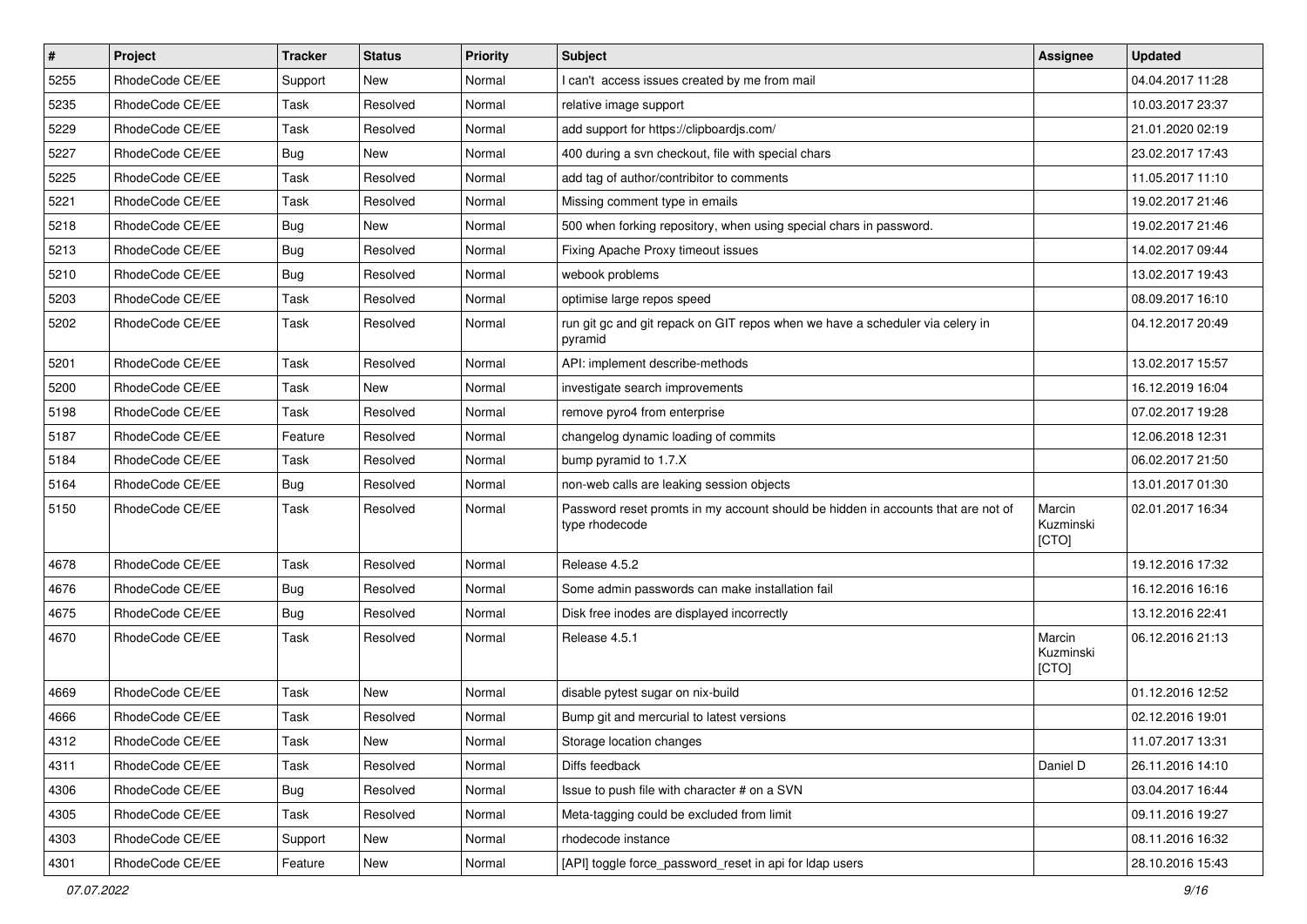| $\vert$ # | Project         | <b>Tracker</b> | <b>Status</b> | <b>Priority</b> | Subject                                                                                                              | <b>Assignee</b>              | <b>Updated</b>   |
|-----------|-----------------|----------------|---------------|-----------------|----------------------------------------------------------------------------------------------------------------------|------------------------------|------------------|
| 4299      | RhodeCode CE/EE | Task           | <b>New</b>    | Normal          | TEMPLATE repo groups                                                                                                 |                              | 22.09.2017 10:26 |
| 4297      | RhodeCode CE/EE | Task           | Resolved      | Normal          | redo the my-pull-requests page to use the datagrid                                                                   | Marcin<br>Kuzminski<br>[CTO] | 01.11.2016 09:31 |
| 4296      | RhodeCode CE/EE | Bug            | Resolved      | Normal          | [ee] Can not create pull requests with reviewers.                                                                    | Daniel D                     | 07.11.2016 21:17 |
| 4290      | RhodeCode CE/EE | Task           | <b>New</b>    | Normal          | Allow to transplant the review status to merged commits                                                              |                              | 17.04.2018 21:50 |
| 4288      | RhodeCode CE/EE | Task           | Resolved      | Normal          | [ce, ee] unify controllers that use diffs                                                                            | Daniel D                     | 02.08.2017 11:41 |
| 4285      | RhodeCode CE/EE | Bug            | New           | Normal          | Intermittent error while trying to create or fork a repository                                                       |                              | 17.10.2016 22:42 |
| 4283      | RhodeCode CE/EE | Task           | Resolved      | Normal          | bump whoosh to 2.7.4 release                                                                                         |                              | 13.12.2016 21:08 |
| 4282      | RhodeCode CE/EE | Task           | Resolved      | Normal          | Add inode limit together with disk usage                                                                             | Marcin<br>Kuzminski<br>[CTO] | 19.10.2016 12:18 |
| 4281      | RhodeCode CE/EE | Task           | Resolved      | Normal          | Fix docs on To `increase database performance`                                                                       | Marcin<br>Kuzminski<br>[CTO] | 18.10.2016 16:39 |
| 4279      | RhodeCode CE/EE | <b>Bug</b>     | Resolved      | Normal          | re-captcha validation is broken                                                                                      | Martin<br>Bornhold           | 26.10.2016 22:27 |
| 4278      | RhodeCode CE/EE | Bug            | Resolved      | Normal          | [admin] Clicking the save button in admin -> settings -> issue tracker leads to<br>exception if no patterns entered. | Daniel D                     | 18.10.2016 13:38 |
| 4277      | RhodeCode CE/EE | Bug            | Resolved      | Normal          | [frontend] System info page does not work correctly in safari.                                                       | Martin<br>Bornhold           | 04.11.2016 12:08 |
| 4276      | RhodeCode CE/EE | Bug            | Resolved      | Normal          | System info page uses mercurial/git versions from RhodeCode instead of VCSServer                                     | Marcin<br>Kuzminski<br>[CTO] | 14.11.2016 21:19 |
| 4274      | RhodeCode CE/EE | Bug            | Resolved      | Normal          | 500 error when push big objects                                                                                      |                              | 13.02.2017 19:53 |
| 4272      | RhodeCode CE/EE | Feature        | New           | Normal          | Better SPAM protection                                                                                               |                              | 12.10.2016 11:14 |
| 4271      | RhodeCode CE/EE | Bug            | Resolved      | Normal          | Browsing new repository groups via SVN issue                                                                         | Martin<br>Bornhold           | 19.10.2016 11:11 |
| 4269      | RhodeCode CE/EE | Support        | Resolved      | Normal          | Allow flash messages to be permanently surpressed                                                                    | Marcin Lulek                 | 14.10.2016 12:46 |
| 4267      | RhodeCode CE/EE | Feature        | Resolved      | Normal          | [ce, ee] jira tracker integration wildcard project key support                                                       | Daniel D                     | 10.10.2016 20:13 |
| 4266      | RhodeCode CE/EE | Bug            | Resolved      | Normal          | Error 500 on integrations page after setting up Webhook                                                              |                              | 17.10.2016 15:35 |
| 4256      | RhodeCode CE/EE | Bug            | New           | Normal          | [ce, ee, ux] Source code highlight colors conflict with red/green inserted/deleted<br>blocks                         | Daniel D                     | 03.10.2016 05:00 |
| 4255      | RhodeCode CE/EE | Bug            | New           | Normal          | [translation, i18n] translation not being applied to integrations pages                                              |                              | 30.09.2016 15:56 |
| 4254      | RhodeCode CE/EE | Bug            | Resolved      | Normal          | [frontend] 500 Internal Server Error with i18n-ed pages                                                              | Lisa Quatmann                | 30.09.2016 14:38 |
| 4252      | RhodeCode CE/EE | Support        | <b>New</b>    | Normal          | Backup & Recovery                                                                                                    |                              | 07.10.2016 19:47 |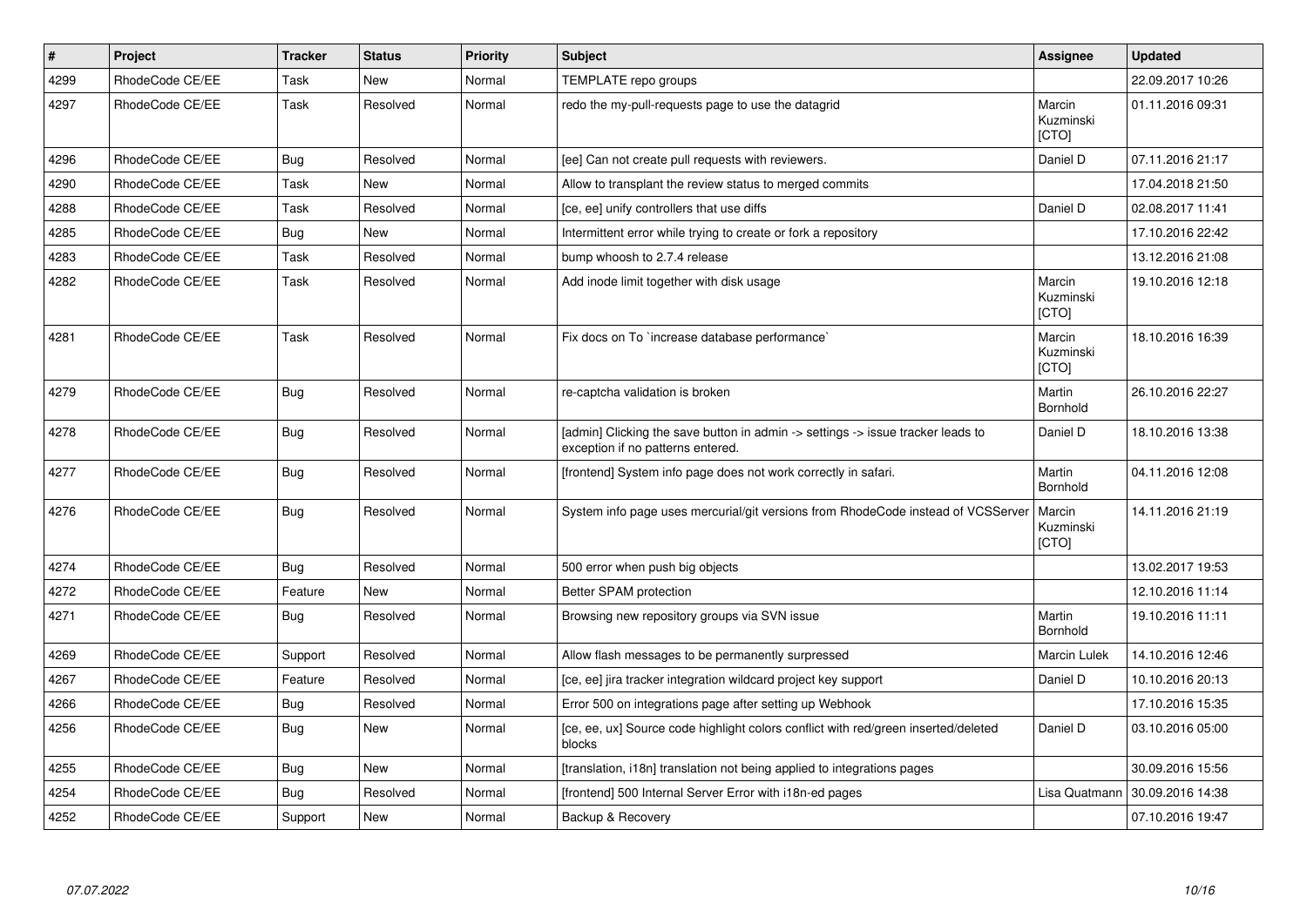| $\sharp$ | Project         | <b>Tracker</b> | <b>Status</b> | <b>Priority</b> | <b>Subject</b>                                                                                       | Assignee                     | <b>Updated</b>   |
|----------|-----------------|----------------|---------------|-----------------|------------------------------------------------------------------------------------------------------|------------------------------|------------------|
| 4250     | RhodeCode CE/EE | Bug            | Resolved      | Normal          | Adding a reviewer into existing PR doesn't set a reason.                                             | Marcin<br>Kuzminski<br>[CTO] | 07.10.2016 20:05 |
| 4247     | RhodeCode CE/EE | Bug            | Resolved      | Normal          | [vcs] Using current time as timestamp during archive creating leads to changing<br>hashes            | Martin<br>Bornhold           | 28.09.2016 12:07 |
| 4246     | RhodeCode CE/EE | Task           | New           | Normal          | [ce, ee, vcs, git] add tests for annotated git tags                                                  | Daniel D                     | 13.02.2018 18:03 |
| 4245     | RhodeCode CE/EE | Task           | Resolved      | Normal          | Convert control command to use http mode by default                                                  | Marcin<br>Kuzminski<br>[CTO] | 14.10.2016 16:13 |
| 4244     | RhodeCode CE/EE | Support        | Resolved      | Normal          | mod_dav_svn template error when using auth_realm with spaces in it                                   | Martin<br>Bornhold           | 28.09.2016 12:07 |
| 4238     | RhodeCode CE/EE | Task           | Resolved      | Normal          | default reviewers updates                                                                            | Daniel D                     | 06.10.2016 14:26 |
| 4237     | RhodeCode CE/EE | Task           | Resolved      | Normal          | Enable HTTP support                                                                                  | Martin<br>Bornhold           | 12.10.2016 11:51 |
| 4234     | RhodeCode CE/EE | Task           | <b>New</b>    | Normal          | prepare and test RhodeCode VM image for AWS                                                          | Marcin Lulek                 | 11.07.2017 13:32 |
| 4232     | RhodeCode CE/EE | Feature        | New           | Normal          | [ce, ee, pr, compare] redo diffs, support side by side diffs, html diffs                             | Daniel D                     | 25.10.2016 15:40 |
| 4227     | RhodeCode CE/EE | Support        | Resolved      | Normal          | VBScript files detected as text/plain - no syntax highlighting                                       |                              | 14.09.2016 22:38 |
| 4226     | RhodeCode CE/EE | Feature        | New           | Normal          | [settings, system info] add VCS and Channelstream status to System Info                              |                              | 14.09.2016 16:45 |
| 4225     | RhodeCode CE/EE | Feature        | Resolved      | Normal          | [ce, ee] repo group integrations cascade to child repo groups                                        | Daniel D                     | 14.09.2016 11:12 |
| 4224     | RhodeCode CE/EE | <b>Bug</b>     | Resolved      | Normal          | [docs] update docs re: removing old instances when switching editions                                | Lisa Quatmann                | 11.10.2016 15:36 |
| 4222     | RhodeCode CE/EE | Feature        | <b>New</b>    | Normal          | Configurable detection of READMEs                                                                    |                              | 09.09.2016 10:05 |
| 4219     | RhodeCode CE/EE | Feature        | Resolved      | Normal          | [ce, ee] Add mandatory reviewers for pull requests                                                   | Marcin<br>Kuzminski<br>[CTO] | 20.06.2017 15:23 |
| 4216     | RhodeCode CE/EE | Task           | New           | Normal          | [ux, renderers] implement consistent rendering for text fields                                       |                              | 06.09.2016 11:46 |
| 4211     | RhodeCode CE/EE | Feature        | Resolved      | Normal          | [ce, ee] increase webhook flexibility                                                                | Marcin<br>Kuzminski<br>[CTO] | 20.06.2022 10:55 |
| 4208     | RhodeCode CE/EE | Bug            | <b>New</b>    | Normal          | [ce, ee] test errors get hidden by error page                                                        | Daniel D                     | 14.09.2016 12:00 |
| 4207     | RhodeCode CE/EE | Feature        | Resolved      | Normal          | Support for obsolescence markers in changelog UI                                                     |                              | 19.05.2017 16:14 |
| 4203     | RhodeCode CE/EE | Task           | Resolved      | Normal          | Get rid of svn.proxy.parent_path_root, and replace it with reading storage location<br>from Database | Martin<br>Bornhold           | 22.09.2016 14:31 |
| 4202     | RhodeCode CE/EE | Task           | Resolved      | Normal          | Polish the 503.html page                                                                             | Daniel D                     | 30.08.2016 23:54 |
| 4197     | RhodeCode CE/EE | Task           | New           | Normal          | [ce, ee] get list of users with their permissions to a repository                                    | Daniel D                     | 22.09.2017 10:30 |
| 4194     | RhodeCode CE/EE | Task           | Resolved      | Normal          | move svn http backend out of labs into a real VCS settings                                           | Lisa Quatmann                | 14.09.2016 23:16 |
| 4193     | RhodeCode CE/EE | Feature        | In Progress   | Normal          | Improve Filter Functionality in the Change Log                                                       | Marcin<br>Kuzminski<br>[CTO] | 22.09.2017 10:25 |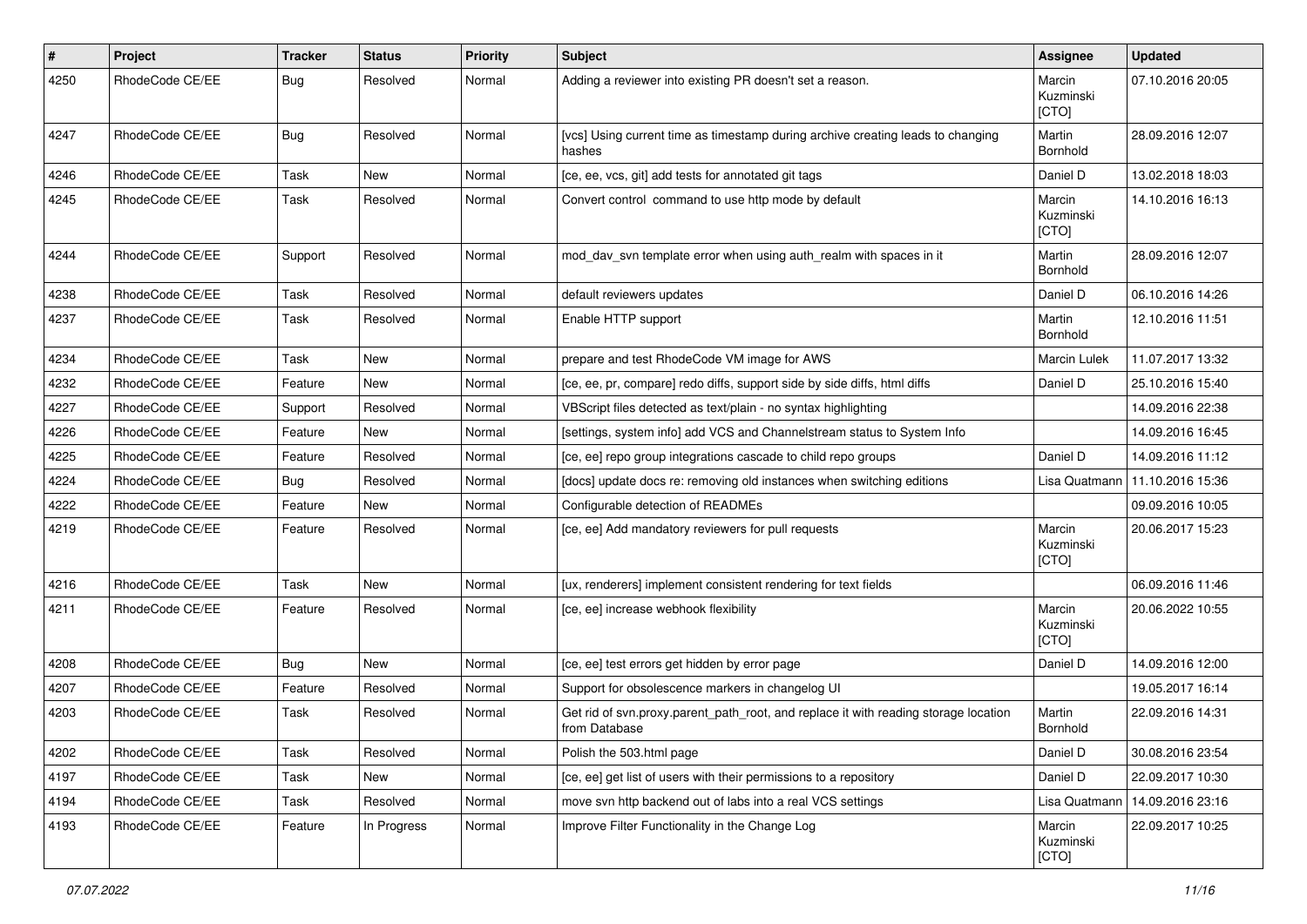| $\vert$ # | Project         | <b>Tracker</b> | <b>Status</b> | Priority | Subject                                                                                               | <b>Assignee</b>              | <b>Updated</b>   |
|-----------|-----------------|----------------|---------------|----------|-------------------------------------------------------------------------------------------------------|------------------------------|------------------|
| 4192      | RhodeCode CE/EE | Feature        | Resolved      | Normal   | [ce, ee] slack/hipchat integrations group commits by branch pushed                                    |                              | 09.09.2016 19:01 |
| 4191      | RhodeCode CE/EE | Feature        | <b>New</b>    | Normal   | Add custom Image logo option to header                                                                |                              | 22.08.2016 14:49 |
| 4190      | RhodeCode CE/EE | Bug            | New           | Normal   | [tests] fix or remove rst xss inline test                                                             |                              | 22.08.2016 12:15 |
| 4189      | RhodeCode CE/EE | Bug            | New           | Normal   | [tests, git] count of commit ids is different for git than hg when comparing remote                   |                              | 22.08.2016 12:34 |
| 4188      | RhodeCode CE/EE | Bug            | <b>New</b>    | Normal   | [tests, svn] changeset tests produce different results for svn                                        |                              | 22.08.2016 09:54 |
| 4183      | RhodeCode CE/EE | Feature        | Resolved      | Normal   | Different roles for PR reviewers                                                                      | Daniel D                     | 12.10.2020 23:13 |
| 4182      | RhodeCode CE/EE | Feature        | <b>New</b>    | Normal   | add direct link from notification to corresponding PR                                                 |                              | 19.08.2016 12:35 |
| 4181      | RhodeCode CE/EE | Task           | Resolved      | Normal   | Integrations: allow root repos only integrations                                                      | Daniel D                     | 31.08.2016 17:44 |
| 4180      | RhodeCode CE/EE | Task           | Resolved      | Normal   | integrations: possible limit the updates sent                                                         | Daniel D                     | 22.08.2016 12:22 |
| 4179      | RhodeCode CE/EE | Task           | <b>New</b>    | Normal   | [ce, ee] refine perms summary list                                                                    | Daniel D                     | 14.09.2016 12:09 |
| 4178      | RhodeCode CE/EE | Bug            | Resolved      | Normal   | RhodeCode EE OVA VM wont run on a ESX 6.0 host                                                        | Marcin<br>Kuzminski<br>[CTO] | 15.09.2016 13:25 |
| 4175      | RhodeCode CE/EE | Feature        | Resolved      | Normal   | [ce, ee] repo group integrations                                                                      | Daniel D                     | 16.08.2016 20:00 |
| 4169      | RhodeCode CE/EE | Task           | Resolved      | Normal   | re-architecture celery support                                                                        |                              | 17.11.2017 19:21 |
| 4163      | RhodeCode CE/EE | Task           | <b>New</b>    | Normal   | [ce, ee] celery refactor + upgrade                                                                    |                              | 15.08.2016 12:32 |
| 4157      | RhodeCode CE/EE | Feature        | <b>New</b>    | Normal   | [integrations] Integrate with industry standard SW development tools                                  | Daniel D                     | 08.08.2016 12:55 |
| 4153      | RhodeCode CE/EE | Task           | Resolved      | Normal   | Optimize readme fetching by changing the system of readme detection                                   | Johannes<br>Bornhold         | 09.09.2016 10:17 |
| 4151      | RhodeCode CE/EE | Task           | Resolved      | Normal   | [packaging] Subversion to current 1.9.X                                                               |                              | 09.09.2016 10:18 |
| 4147      | RhodeCode CE/EE | Task           | <b>New</b>    | Normal   | [ce, ee, docs] Events documentation                                                                   | Daniel D                     | 15.08.2016 12:33 |
| 4144      | RhodeCode CE/EE | Feature        | New           | Normal   | [ux] improve enable/disable of notifications                                                          |                              | 02.08.2016 17:19 |
| 4140      | RhodeCode CE/EE | Task           | Resolved      | Normal   | Check middleware chain status, and Verify that special middleware is catching<br>exceptions correctly |                              | 23.08.2016 12:13 |
| 4121      | RhodeCode CE/EE | Bug            | Resolved      | Normal   | [ce, ee] server announcement has extra margin                                                         | Lisa Quatmann                | 26.09.2016 14:00 |
| 4120      | RhodeCode CE/EE | Task           | <b>New</b>    | Normal   | [ce] replace get_repo_nodes api                                                                       | Daniel D                     | 17.04.2018 21:49 |
| 4110      | RhodeCode CE/EE | Bug            | In Progress   | Normal   | [ce, ee] repos can be named _admin, _static                                                           | Daniel D                     | 20.07.2016 19:51 |
| 4109      | RhodeCode CE/EE | Bug            | <b>New</b>    | Normal   | [files] The "switch to commit" widget is broken after using browser back button                       |                              | 17.04.2018 21:50 |
| 4108      | RhodeCode CE/EE | Task           | Resolved      | Normal   | Release 4.2.2                                                                                         |                              | 14.10.2016 13:08 |
| 4092      | RhodeCode CE/EE | <b>Bug</b>     | Feedback      | Normal   | [ce, ee] Redmine/JIRA integrations - smart commits                                                    | Daniel D                     | 21.07.2016 12:59 |
| 4091      | RhodeCode CE/EE | <b>Bug</b>     | Resolved      | Normal   | [ce, ee] Redmine integration blocks for 30 seconds if redmine server not available                    | Daniel D                     | 15.07.2016 12:26 |
| 4090      | RhodeCode CE/EE | <b>Bug</b>     | Resolved      | Normal   | test ticket                                                                                           |                              | 09.03.2021 20:39 |
| 4089      | RhodeCode CE/EE | <b>Bug</b>     | Resolved      | Normal   | svn repository does not exist                                                                         |                              | 12.06.2018 12:29 |
| 4081      | RhodeCode CE/EE | Support        | Resolved      | Normal   | Receiving server 500 error when trying to clone repo from windows client using<br>eclipse             |                              | 12.07.2016 14:30 |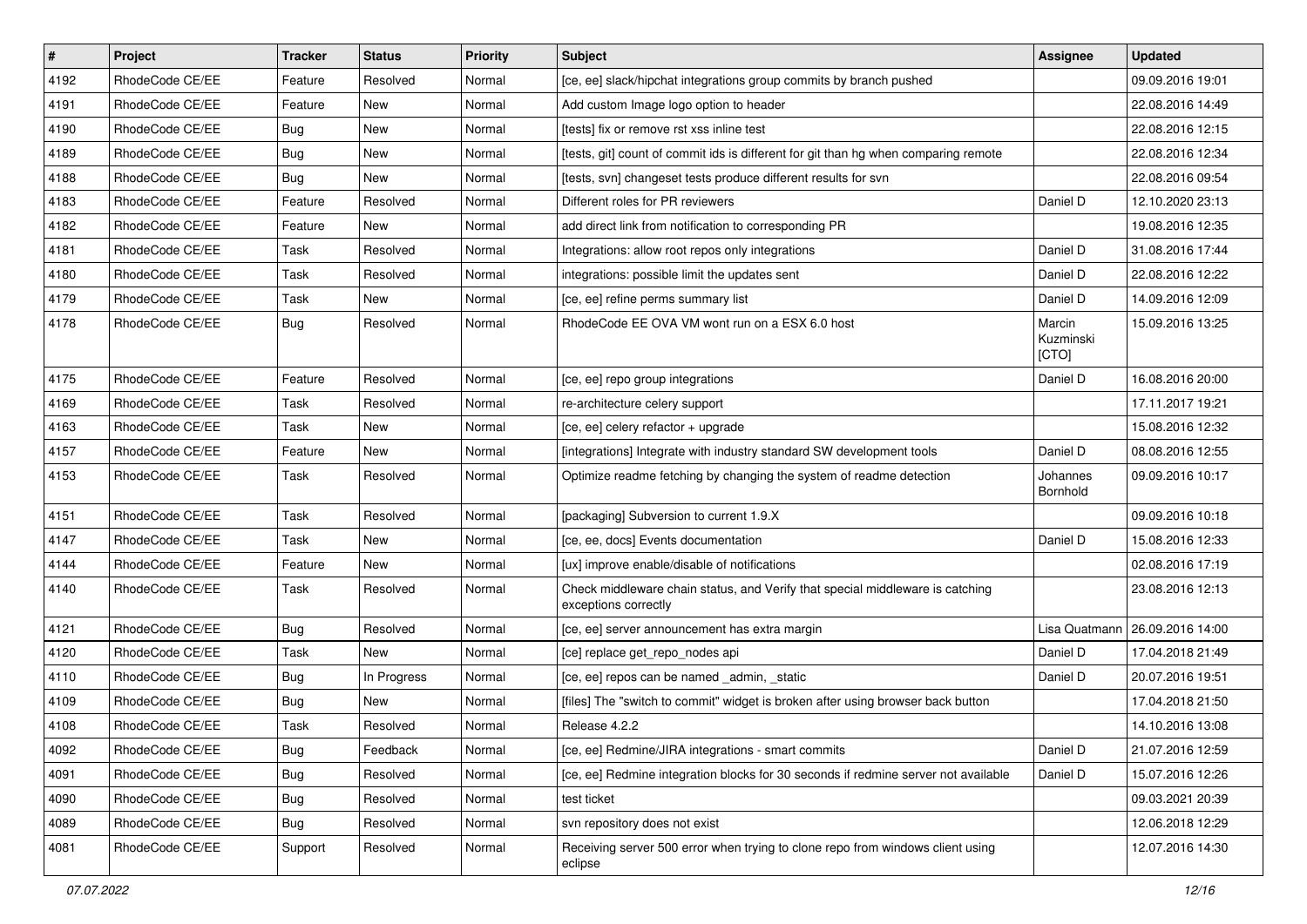| $\sharp$ | Project         | <b>Tracker</b> | <b>Status</b> | <b>Priority</b> | <b>Subject</b>                                                                          | <b>Assignee</b>              | <b>Updated</b>   |
|----------|-----------------|----------------|---------------|-----------------|-----------------------------------------------------------------------------------------|------------------------------|------------------|
| 4074     | RhodeCode CE/EE | Feature        | New           | Normal          | Edit review comment                                                                     | Bartłomiej<br>Wołyńczyk      | 17.04.2018 21:51 |
| 4065     | RhodeCode CE/EE | Bug            | Resolved      | Normal          | [ux, login] 404 on login after comment attempt                                          | Marcin<br>Kuzminski<br>[CTO] | 04.07.2016 00:40 |
| 4051     | RhodeCode CE/EE | Task           | New           | Normal          | [ux, renderering] Consistent formatting on text fields.                                 |                              | 22.09.2017 10:27 |
| 4045     | RhodeCode CE/EE | Task           | New           | Normal          | File permissions                                                                        |                              | 17.04.2018 21:49 |
| 4044     | RhodeCode CE/EE | Feature        | Resolved      | Normal          | Branch permissions                                                                      |                              | 30.08.2018 09:48 |
| 4036     | RhodeCode CE/EE | Bug            | Resolved      | Normal          | encrypted clone_uri can throw unicodeerror after key change                             | Marcin<br>Kuzminski<br>[CTO] | 27.06.2016 19:38 |
| 4035     | RhodeCode CE/EE | Bug            | In Progress   | Normal          | failed to create whoosh index                                                           | Marcin<br>Kuzminski<br>[CTO] | 06.07.2016 00:04 |
| 4003     | RhodeCode CE/EE | Task           | Resolved      | Normal          | User personal repository groups improvements                                            |                              | 07.11.2016 16:12 |
| 4000     | RhodeCode CE/EE | Feature        | <b>New</b>    | Normal          | Make compare more functional                                                            | Marcin<br>Kuzminski<br>[CTO] | 18.11.2017 19:11 |
| 3999     | RhodeCode CE/EE | Feature        | Resolved      | Normal          | Add `send account information` to user creation page                                    |                              | 28.06.2016 15:22 |
| 3981     | RhodeCode CE/EE | Feature        | Resolved      | Normal          | Add cloud hosting like Gitlab, GitHub                                                   |                              | 02.03.2020 09:14 |
| 3980     | RhodeCode CE/EE | Feature        | New           | Normal          | Add CI engine                                                                           |                              | 05.06.2016 21:32 |
| 3979     | RhodeCode CE/EE | Feature        | New           | Normal          | Add kanban board                                                                        |                              | 05.06.2016 21:20 |
| 3978     | RhodeCode CE/EE | Feature        | New           | Normal          | Add bug tracker                                                                         |                              | 05.06.2016 21:20 |
| 3977     | RhodeCode CE/EE | Feature        | <b>New</b>    | Normal          | Wiki                                                                                    |                              | 05.06.2016 21:11 |
| 3971     | RhodeCode CE/EE | Bug            | Resolved      | Normal          | [ce, vcs] Merge requests/Pull requests failing due to rebase problem                    | Johannes<br>Bornhold         | 19.07.2016 15:54 |
| 3967     | RhodeCode CE/EE | Support        | In Progress   | Normal          | Server 500 error                                                                        |                              | 11.08.2016 13:39 |
| 3963     | RhodeCode CE/EE | Bug            | New           | Normal          | [ce] Getting a newly added repo via remap/rescan via api gives no data                  |                              | 27.05.2016 05:02 |
| 3956     | RhodeCode CE/EE | Bug            | <b>New</b>    | Normal          | [ce] - svn commit with all 'None' properties (author, message, etc.)                    |                              | 23.05.2016 17:22 |
| 3950     | RhodeCode CE/EE | Bug            | Resolved      | Normal          | [ce, ee] trying to merge pr against a deleted branch/bookmark breaks the pr page        | Martin<br>Bornhold           | 27.10.2016 16:12 |
| 3939     | RhodeCode CE/EE | <b>Bug</b>     | New           | Normal          | [ux] changelog filter blank after going back in browser                                 |                              | 18.05.2016 14:50 |
| 3923     | RhodeCode CE/EE | Bug            | New           | Normal          | odd exception on running internal-code                                                  |                              | 09.08.2016 10:54 |
| 3922     | RhodeCode CE/EE | Bug            | New           | Normal          | svn backend returns different diff to git/hg backends                                   |                              | 11.05.2016 14:29 |
| 3556     | RhodeCode CE/EE | Task           | Resolved      | Normal          | Disable and rename initial_repo_scan flag                                               | Marcin<br>Kuzminski<br>[CTO] | 22.04.2016 14:33 |
| 3555     | RhodeCode CE/EE | Bug            | Resolved      | Normal          | Then disabled repo location change the panel should explicitly state that it's disabled |                              | 25.04.2016 10:34 |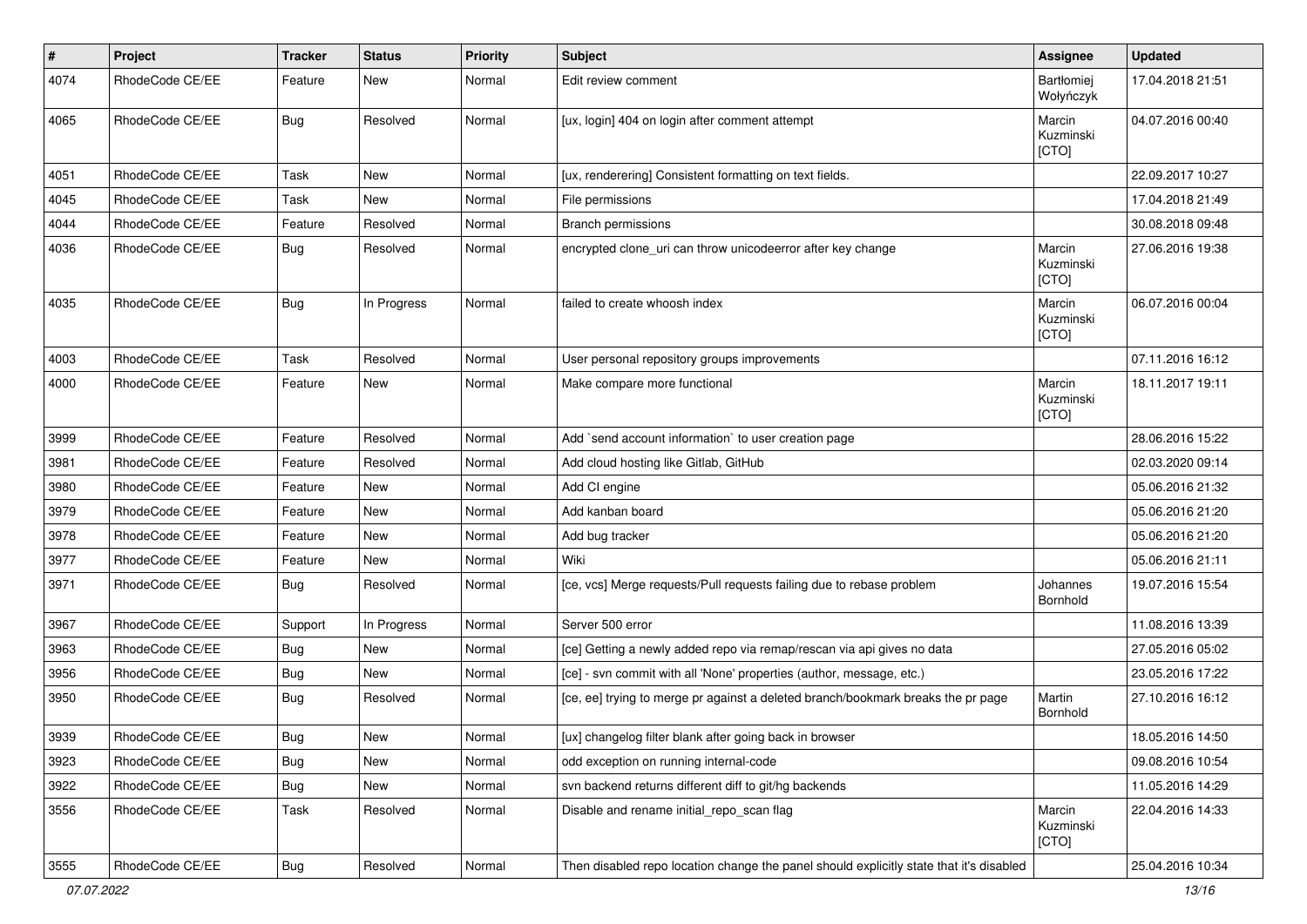| $\pmb{\#}$ | Project         | <b>Tracker</b> | <b>Status</b> | <b>Priority</b> | <b>Subject</b>                                                                                | Assignee                     | <b>Updated</b>   |
|------------|-----------------|----------------|---------------|-----------------|-----------------------------------------------------------------------------------------------|------------------------------|------------------|
| 3549       | RhodeCode CE/EE | Bug            | Resolved      | Normal          | [4.0.0 regression], file source links use last commit id instead of current commit id         | Marcin<br>Kuzminski<br>[CTO] | 21.04.2016 16:10 |
| 3504       | RhodeCode CE/EE | Task           | In Progress   | Normal          | [routing] Move static assets under a common prefix                                            |                              | 19.07.2016 12:27 |
| 3488       | RhodeCode CE/EE | Bug            | Resolved      | Normal          | [frontend, styling] update icon font                                                          | Lisa Quatmann                | 04.10.2016 13:27 |
| 3486       | RhodeCode CE/EE | Feature        | New           | Normal          | expose origin of permission in perm dict for users                                            |                              | 06.06.2016 10:54 |
| 3484       | RhodeCode CE/EE | Task           | <b>New</b>    | Normal          | oauth: reduce required permissions for 3rd party                                              |                              | 13.04.2016 12:33 |
| 3483       | RhodeCode CE/EE | Bug            | New           | Normal          | oauth: disable 3rd party registration if RhodeCode registration is disabled                   | Marcin<br>Kuzminski<br>[CTO] | 13.04.2016 12:13 |
| 3472       | RhodeCode CE/EE | Feature        | New           | Normal          | Expose unified hooks that can be used in SSH backend                                          |                              | 14.04.2016 17:54 |
| 3460       | RhodeCode CE/EE | Feature        | New           | Normal          | [ux, frontend] hide "show more" button when there is nothing more to show                     |                              | 11.04.2016 13:37 |
| 3455       | RhodeCode CE/EE | Feature        | <b>New</b>    | Normal          | [ux] commit message search should render entire commit message                                |                              | 07.04.2016 17:50 |
| 3454       | RhodeCode CE/EE | Task           | Feedback      | Normal          | [ce/ee] visually differentiate the two editions                                               | Marcin<br>Kuzminski<br>[CTO] | 10.08.2016 03:30 |
| 3441       | RhodeCode CE/EE | <b>Bug</b>     | <b>New</b>    | Normal          | [ux] clicking on line in file view scrolls to that line                                       |                              | 05.04.2016 13:35 |
| 3440       | RhodeCode CE/EE | Feature        | <b>New</b>    | Normal          | [design, ux] mock-up user interface for adding a branch/bookmark                              |                              | 05.04.2016 09:21 |
| 3382       | RhodeCode CE/EE | Bug            | New           | Normal          | download superrepo with subrepos                                                              |                              | 25.03.2016 01:30 |
| 3377       | RhodeCode CE/EE | Task           | New           | Normal          | extra fields types extensions                                                                 |                              | 24.03.2016 15:23 |
| 3376       | RhodeCode CE/EE | Task           | <b>New</b>    | Normal          | Repo action plugins                                                                           |                              | 24.03.2016 15:21 |
| 3373       | RhodeCode CE/EE | Feature        | New           | Normal          | Allow to create Bookmarks and Branches from UI                                                |                              | 05.04.2016 09:21 |
| 3362       | RhodeCode CE/EE | Task           | <b>New</b>    | Normal          | auth-plugins, indicate visually that plugin is turned on but NOT enabled                      |                              | 22.03.2016 19:03 |
| 3357       | RhodeCode CE/EE | Bug            | Resolved      | Normal          | switch to sometimes fails to load files metadata                                              |                              | 30.03.2016 10:56 |
| 3351       | RhodeCode CE/EE | <b>Bug</b>     | New           | Normal          | Duplicate IP whitelist entry shows error flash                                                |                              | 21.03.2016 15:54 |
| 3334       | RhodeCode CE/EE | Bug            | <b>New</b>    | Normal          | Attempt to edit .coveragerc through the online file editor                                    |                              | 17.03.2016 13:49 |
| 3332       | RhodeCode CE/EE | Support        | <b>New</b>    | Normal          | LDAP settings page: Add button "test connection"                                              |                              | 17.03.2016 10:23 |
| 3261       | RhodeCode CE/EE | Task           | New           | Normal          | mousetrap.js bump to latest 1.5.X version                                                     |                              | 17.03.2016 12:52 |
| 3260       | RhodeCode CE/EE | Task           | New           | Normal          | api: expose get_repo_node method                                                              |                              | 17.03.2016 12:56 |
| 3250       | RhodeCode CE/EE | Bug            | New           | Normal          | Posting a comment message is very slow!                                                       |                              | 17.03.2016 12:57 |
| 3239       | RhodeCode CE/EE | Task           | Resolved      | Normal          | Catch all route for repo page or repo group page is always executing checks for<br>every page |                              | 21.04.2016 11:30 |
| 3022       | RhodeCode CE/EE | Bug            | New           | Normal          | SVN support with repositories groups                                                          |                              | 26.07.2016 18:25 |
| 2944       | RhodeCode CE/EE | Task           | New           | Normal          | Bump gunicorn to 19.4 version                                                                 |                              | 17.03.2016 12:58 |
| 2882       | RhodeCode CE/EE | Feature        | New           | Normal          | Bulk comment submit                                                                           |                              | 17.03.2016 17:50 |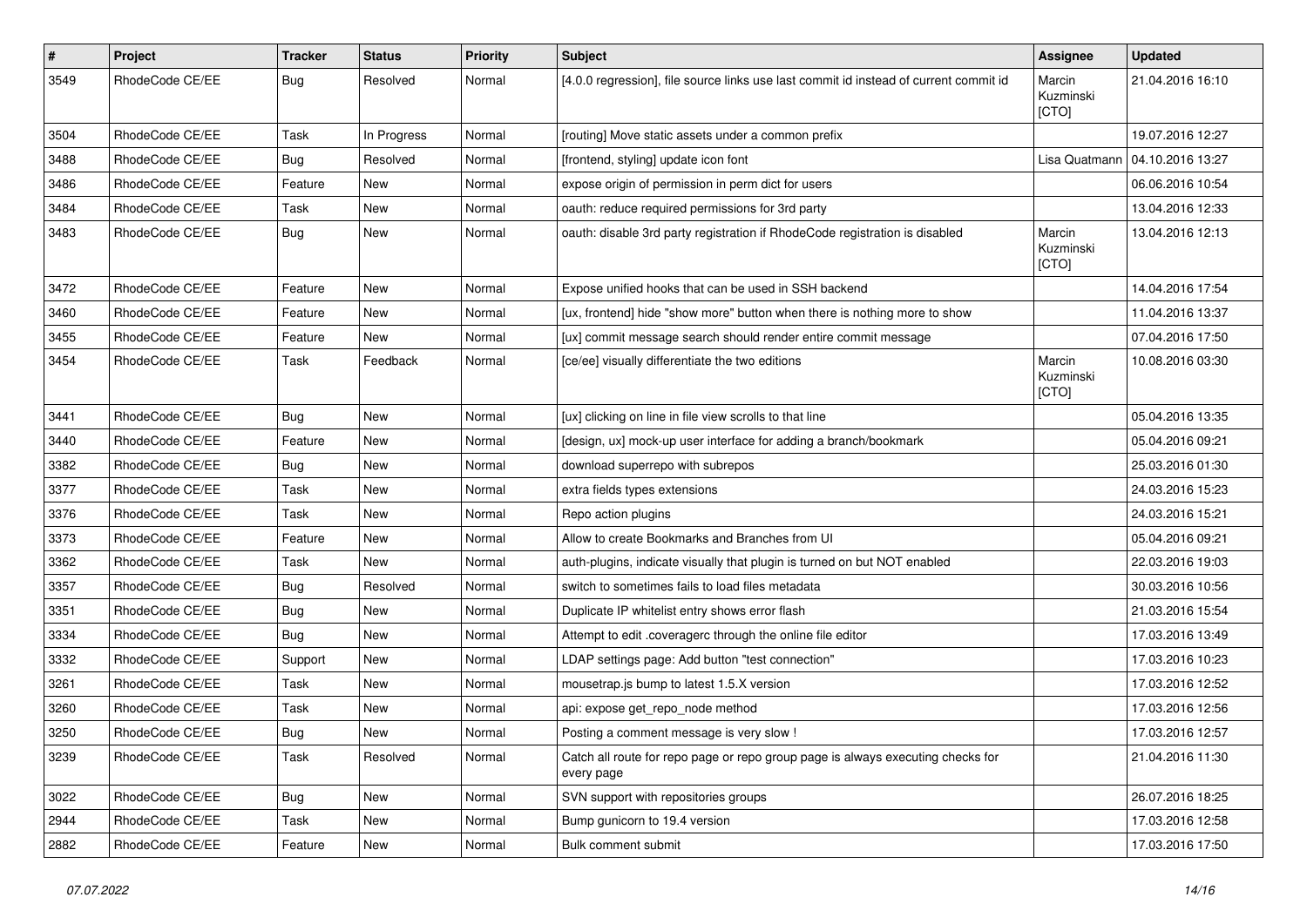| $\vert$ # | Project              | <b>Tracker</b> | <b>Status</b> | <b>Priority</b> | <b>Subject</b>                                                           | <b>Assignee</b>    | <b>Updated</b>   |
|-----------|----------------------|----------------|---------------|-----------------|--------------------------------------------------------------------------|--------------------|------------------|
| 2844      | RhodeCode CE/EE      | Task           | New           | Normal          | Update Bcrypt to a maintained version                                    |                    | 17.02.2018 20:37 |
| 2817      | RhodeCode CE/EE      | Feature        | Resolved      | Normal          | Make largefiles downloadable from the interface                          |                    | 27.03.2017 14:04 |
| 2744      | RhodeCode CE/EE      | Task           | Resolved      | Normal          | Deprecating Internet Explorer                                            |                    | 06.07.2016 12:04 |
| 2539      | RhodeCode CE/EE      | Feature        | Feedback      | Normal          | Recursive deletion of resources                                          |                    | 20.04.2016 08:52 |
| 2264      | RhodeCode CE/EE      | <b>Bug</b>     | Resolved      | Normal          | New user password change doesn't actually require a password change.     |                    | 12.08.2016 16:01 |
| 1457      | RhodeCode CE/EE      | Feature        | New           | Normal          | add allow permissions inheritance on repo groups                         |                    | 22.09.2017 10:27 |
| 1404      | RhodeCode CE/EE      | Bug            | Resolved      | Normal          | clone of really huge git repo (4gb) causes pyro to explode               |                    | 07.02.2017 14:52 |
| 1131      | RhodeCode CE/EE      | Feature        | Resolved      | Normal          | Implement default reviewers for code review                              | Daniel D           | 21.09.2016 18:28 |
| 1055      | RhodeCode CE/EE      | Feature        | Resolved      | Normal          | [pr, vcs] Expose the shadow repository of a pull request                 | Martin<br>Bornhold | 26.10.2016 10:33 |
| 148       | RhodeCode CE/EE      | Feature        | New           | Normal          | [comments] Add per file and multiline comments in a changeset            |                    | 25.05.2016 10:20 |
| 5582      | RhodeCode Control    | Feature        | New           | Normal          | Add the version number of a PR in the HTTP API                           |                    | 15.01.2020 10:45 |
| 5535      | RhodeCode Control    | <b>Bug</b>     | New           | Normal          | improper rollback on upgrade failure                                     |                    | 09.02.2019 21:12 |
| 5534      | RhodeCode Control    | Feature        | New           | Normal          | extract/preload subcommand                                               |                    | 14.02.2019 14:45 |
| 5533      | RhodeCode Control    | Feature        | In Progress   | Normal          | Support busybox tar                                                      |                    | 09.02.2019 22:09 |
| 5501      | RhodeCode Control    | <b>Bug</b>     | New           | Normal          | rccontrol throwing rccontrol.lib.exceptions.SupervisorFailedToStart      |                    | 19.05.2022 19:32 |
| 5531      | RhodeCode Tools      | <b>Bug</b>     | New           | Normal          | rhodecode-index: default cli opts overwrite given mapping file           |                    | 17.07.2020 17:36 |
| 5450      | RhodeCode Tools      | <b>Bug</b>     | New           | Normal          | rhodecode-api get_license_info no longer works                           |                    | 17.07.2018 15:01 |
| 3333      | RhodeCode Tools      | Task           | New           | Normal          | Create rhodecode-tools backup command for backup of RhodeCode Enterprise |                    | 17.03.2016 12:43 |
| 5683      | Documentation        | Support        | New           | Low             | Schemas (Structured Data) Snippets                                       | <b>Today Deals</b> | 06.07.2022 07:19 |
| 5598      | Documentation        | Bug            | New           | Low             | Typo in force delete command                                             |                    | 19.03.2020 20:10 |
| 5439      | Documentation        | <b>Bug</b>     | New           | Low             | JIRA Integration description: Wrong sample link                          |                    | 14.02.2018 14:25 |
| 5408      | Documentation        | Task           | Resolved      | Low             | Upate nginx documentation for non standard SSL port                      |                    | 12.07.2018 23:21 |
| 5342      | RhodeCode Appenlight | Bug            | New           | Low             | Broken link [Applications Modify application]                            |                    | 21.06.2017 21:21 |
| 4220      | RhodeCode Appenlight | Feature        | New           | Low             | Search params allow sorting of result.                                   |                    | 06.09.2016 16:33 |
| 4017      | RhodeCode Appenlight | Feature        | <b>New</b>    | Low             | application logos need help                                              |                    | 14.06.2016 11:52 |
| 5643      | RhodeCode CE/EE      | Feature        | Resolved      | Low             | jump to bottom of review                                                 |                    | 30.04.2021 08:53 |
| 5613      | RhodeCode CE/EE      | Feature        | New           | Low             | Feature Request: Issue tracker link in new tab/window                    |                    | 03.10.2021 23:25 |
| 5612      | RhodeCode CE/EE      | Bug            | New           | Low             | CPU cores getting maxed out by VCSServer on Repository Size request      |                    | 03.10.2021 23:25 |
| 5575      | RhodeCode CE/EE      | <b>Bug</b>     | Resolved      | Low             | Filtering username containing '-' does not work in Admin audit log panel |                    | 20.01.2020 10:04 |
| 5558      | RhodeCode CE/EE      | <b>Bug</b>     | Resolved      | Low             | Commit compare window covers text                                        |                    | 08.07.2019 18:12 |
| 5536      | RhodeCode CE/EE      | Feature        | Resolved      | Low             | Ability to disable server-side SSH key generation                        |                    | 28.02.2019 13:52 |
| 5522      | RhodeCode CE/EE      | Bug            | Resolved      | Low             | vcsserver fails when url contains extra "/"                              |                    | 28.02.2019 13:52 |